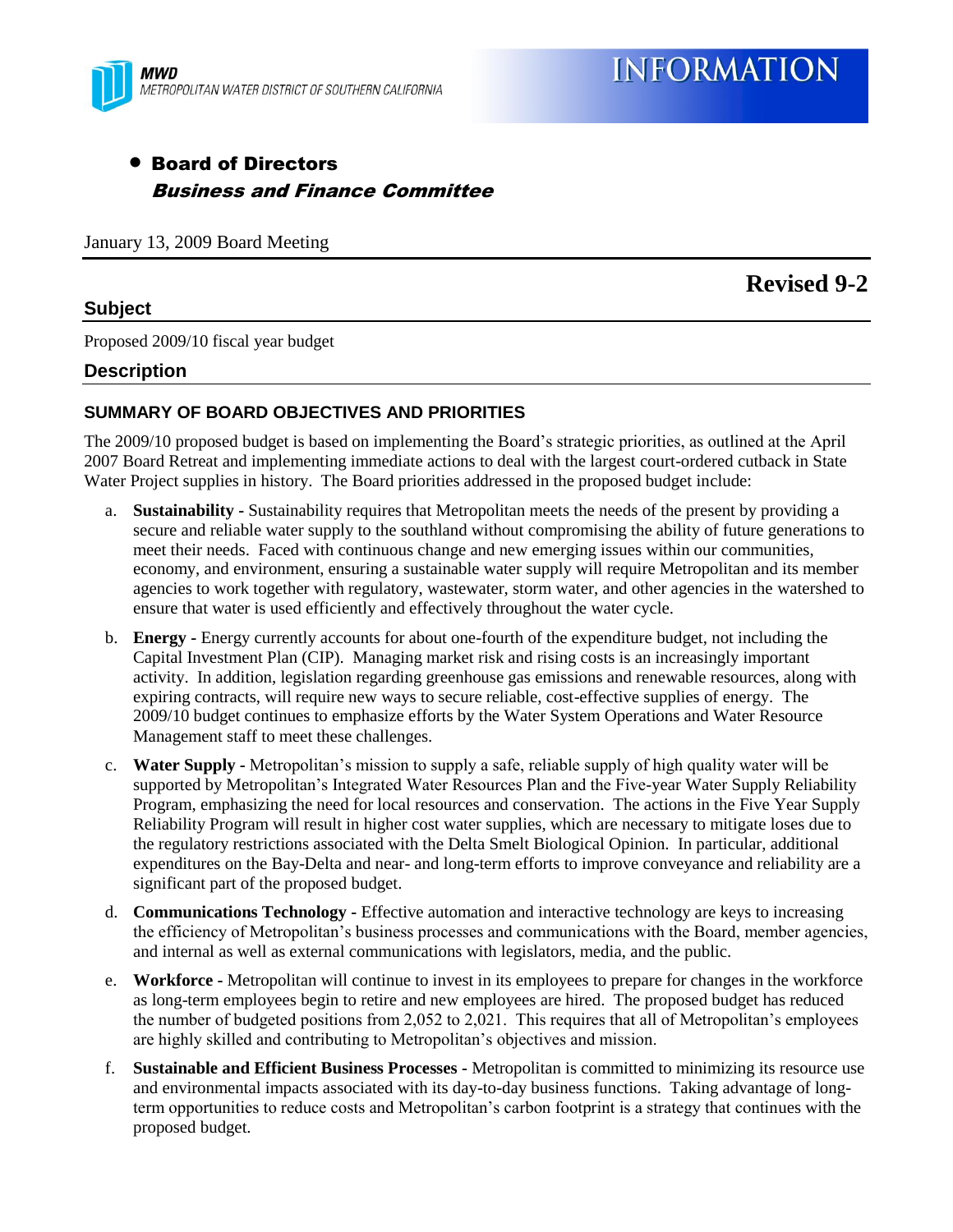g. **Finance -** The foundation for Metropolitan's success in securing water supplies is its strong financial standing. The proposed budget incorporates necessary rate increases, while judiciously utilizing Metropolitan's existing reserves to meet expenditures. Increasing rates and managing costs will be a necessary part of maintaining Metropolitan's strong credit rating in the face of current financial challenges.

#### **FY 2009/10 BUDGET SUMMARY**

As summarized in Table 1, the proposed 2009/10 budget totals \$2.08 billion. This is about \$95 million greater than the 2008/09 budget and about \$283 million greater than projected expenditures in 2008/09. Metropolitan has lost a substantial portion of its State Water project (SWP) water allocation because of the critically dry conditions and the court-imposed cutback in SWP deliveries from the Sacramento-San Joaquin Delta. Metropolitan is anticipating increased diversions from the Colorado River watershed as compared with 2008.

In trying to meet the challenge of providing reliable, high quality water at reasonable rates, projects in the CIP were prioritized and scheduled with resources applied toward those deemed most critical. As a result, the projection for expenditures on the capital program for fiscal year 2008/09 is \$400 million, or \$69 million lower than the 2008/09 budget. Continuing to meet the financing requirements of the ongoing CIP will nonetheless result in an increase in debt service costs of \$39 million compared to the 2008/09 budget. For fiscal year 2009/10, the CIP includes over 330 active projects in 65 programs with approximately 25 major construction contracts and dozens more projects by Metropolitan forces are planned.

In the area of operations and maintenance (O&M), the total 2009/10 budget is almost \$0.2 million lower as compared to the \$349 million 2008/09 budget. This compares to a 2.7 percent increase in 2008/09, a 3.2 percent increase in 2007/08, an 11.6 percent increase in 2006/07, a 2.6 percent increase in 2005/06, and a flat budget in 2004/05. Metropolitan's budget is more fully described in the Proposed Budget Summary (**Attachment 1**). More details will be provided in the FY 2009/10 Proposed Budget Book to be issued in late January. The budget will also be presented and discussed at two Board Workshops on January 6 and February 24, 2009. In addition, each of the groups and departments will present their budgets during the February Board committee meetings. As Metropolitan enters the 2009/10 fiscal year, it must contend with the following cost drivers:

- a. **Debt Service** As Metropolitan funds its ongoing CIP, debt service will continue to rise. It is projected that debt service in 2009/10 will be \$330.7 million, or \$39 million greater than projected in 2008/09 (and about \$17 million higher than budgeted in 2008/09). There are three reasons for this increase: (1) increased debt, reflecting the \$200 million issue in January 2009; (2) higher interest rates on fixed rate debt and higher cost for liquidity for the variable rate program; and (3) a shift in principal payments from the 2008/09 fiscal year to 2009/10 as bonds were refunded in 2008.
- b. **State Water Project Costs -** The cost for the State Water Project continues to rise, even in the face of lower deliveries. The State Water Contract is a "take-or-pay" contract, and Metropolitan is obligated to pay the capital and operating costs, even if no water is delivered. In 2009/10, the cost of the project is estimated to be \$508 million, almost \$50 million more than projected for 2008/09, and \$19.4 million higher than the 2008/09 budget. Deliveries on the State Water Project are expected to total 1.25 million acre-feet, including transfers, State Water Project supplies, draws from Central Valley Storage accounts, and exchanges. The primary drivers of these increases are \$14.3 million to finance the environmental and preliminary engineering for the long-term infrastructure necessary to improve reliability in the Delta, along with \$4.7 million for actions to help address species in the Delta.
- c. **Water Supply Programs -** Due to the reductions in Metropolitan's Colorado River supplies in 2003 and the continuing pressures on its State Water Project supplies due to hydrology and pumping restrictions imposed to protect endangered fish (e.g., Delta smelt), Metropolitan has been developing alternative supply sources including water transfers and exchanges. The cost of these programs is expected to be \$140.5 million in 2009/10, about \$39.3 million higher than projected expenditures in 2008/09, and just \$6.7 million lower than in the 2008/09 budget. This budget item includes \$53.5 million for the purchase of 100 thousand acre-feet of water through the State Drought Water Bank, along with ongoing purchases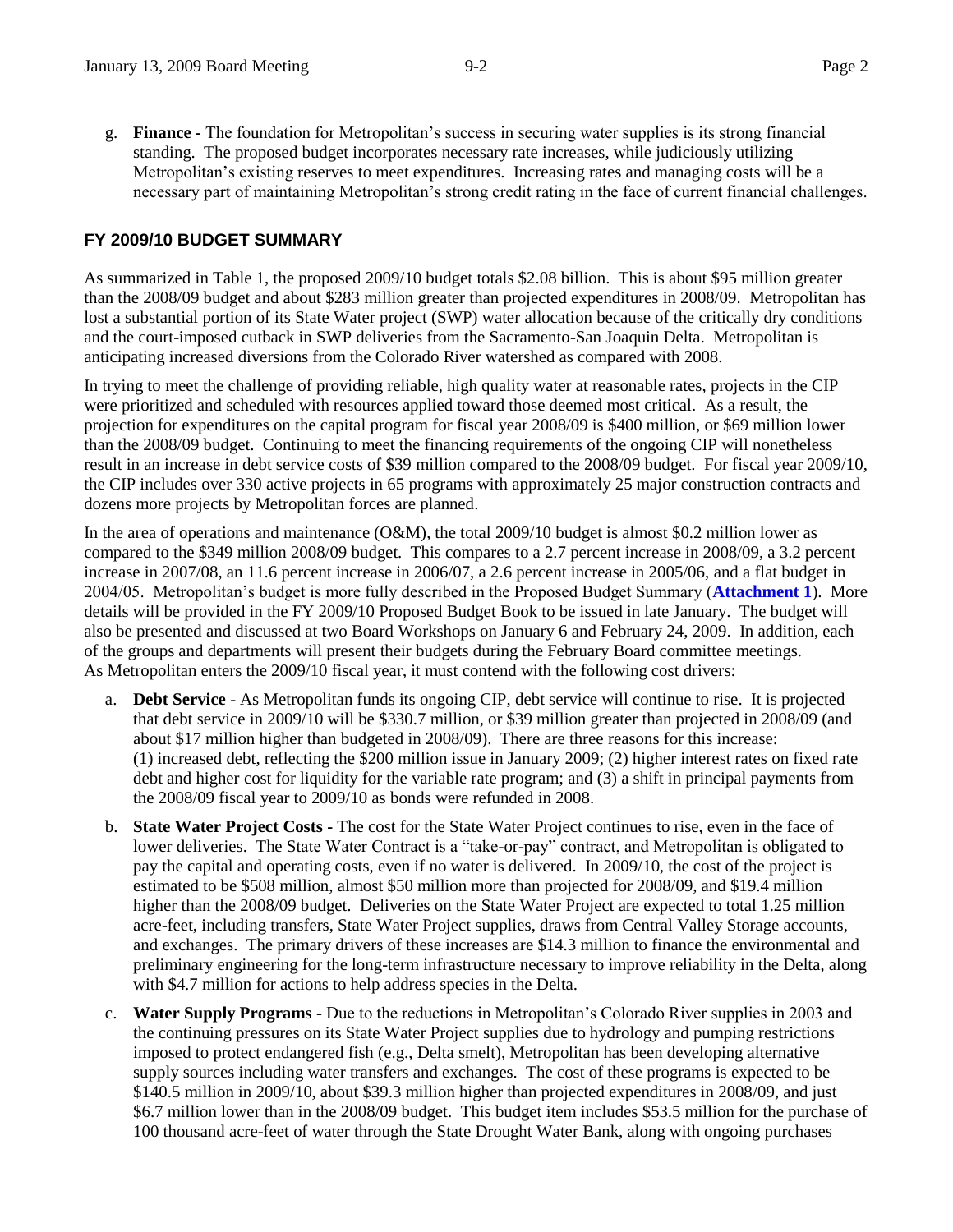from existing programs such as Kern Delta, Semitropic, the Palo Verde Irrigation District Land Management Program, and the conservation program with the Imperial Irrigation District. Projected expenditures in 2008/09 are lower than budget, reflecting a reduction in projected payments to the San Bernardino Valley Municipal Water District and a shift in payment for delivery of water from the Drought Water Bank from 2008/09 to 2009/10.

d. **Capital Funding -** Ongoing investments in Metropolitan's infrastructure will total about \$402.8 million. This is \$66.1 million less than the 2008/09 budget, reflecting changes in project scheduling. The 2009/10 budget reflects the issuance of an additional \$550 million of bonds in the summer of 2009, with about \$150 million of the bond proceeds deposited into the construction fund to enable the program to move forward. This deposit is reflected as an increase in the budget, although the funds will not be expended until the following fiscal year.

# **Table 1. Budget Summary – Total Expenditures (Dollars in Millions)**

|                                                    |                          |                                                         |             |                            |                          | Change from:         |
|----------------------------------------------------|--------------------------|---------------------------------------------------------|-------------|----------------------------|--------------------------|----------------------|
|                                                    | 2007/08<br><b>Actual</b> | 2008/09<br>2008/09<br><b>Projected</b><br><b>Budget</b> |             | 2009/10<br><b>Proposed</b> | 2008/09<br><b>Budget</b> | 2008/09<br>Projected |
| <b>Expenditures</b>                                |                          |                                                         |             |                            |                          |                      |
| <b>State Water Contract</b>                        | \$<br>464.3              | \$<br>488.6                                             | \$<br>459.7 | \$508.0                    | \$19.4                   | \$<br>48.3           |
| Supply Programs                                    | 71.9                     | 147.2                                                   | 101.2       | 140.5                      | (6.7)                    | 39.3                 |
| Colorado River Power                               | 18.9                     | 45.9                                                    | 43.7        | 49.8                       | 3.8                      | 6.1                  |
| <b>Debt Service</b>                                | 272.9                    | 313.8                                                   | 291.8       | 330.7                      | 17.0                     | 39.0                 |
| Demand Management                                  | 49.3                     | 53.7                                                    | 62.8        | 59.8                       | 6.2                      | (3.0)                |
| Departmental Operations & Maint. (O&M)             | 300.3                    | 290.4                                                   | 292.1       | 289.3                      | (1.1)                    | (2.8)                |
| Treatment Chemicals, Solids & Power                | 27.4                     | 35.2                                                    | 34.7        | 36.8                       | 1.7                      | 2.1                  |
| Other O&M                                          | 23.4                     | 23.4                                                    | 23.5        | 22.7                       | 5.3                      | (0.8)                |
| <b>Sub-total Expenditures</b>                      | 1,228.4                  | 1,398.2                                                 | 1,309.5     | 1,437.7                    | 45.5                     | 128.2                |
| <b>Capital Investment Plan</b>                     | 419.4                    | 468.9                                                   | 400.0       | 402.8                      | (66.1)                   | 2.8                  |
| <b>Fund Deposits</b>                               | 139.3                    | 122.9                                                   | 92.5        | 244.1                      | 121.2                    | 151.5                |
| <b>TOTAL Expenditures, CIP &amp; Fund Deposits</b> | \$1,787.1                | \$1,989.9                                               | \$1,802.0   | \$2,084.6                  | \$94.6                   | 282.5<br>\$          |

Totals may not foot due to rounding.

# **FY 2009/10 OPERATIONS AND MAINTENANCE BUDGET SUMMARY**

In response to both the cost drivers noted above, and the need to meet the Board's priorities, the proposed 2009/10 departmental operations and maintenance (O&M) budget is \$1.1 million less than the 2008/09 budget, and \$2.8 million less than projected O&M expenditures. In order to meet these targets, several actions are reflected in the proposed O&M budget, including:

- a. **Zero increase in base salaries -** The proposed budget does not include an increase in base salaries. The budget does recognize that benefit costs, including retirement and medical, increased \$2.8 million. Further, merit increases and promotions are included in the budget, leading to another \$3.2 million increase in labor costs.
- b. **Reduced positions and increased vacancy rates -** The total budget has a reduction of 31 positions, with a reduction of 35 positions in the operating and maintenance functions (i.e., four positions were transferred to capital work, reducing the amount of consulting dollars expended in the capital program.) In addition, as Metropolitan faces increasing rates of retirement, the vacancy factor will increase to just about 5.5 percent, resulting in reduced salaries and benefit payments. These efforts will result in a \$2.8-million reduction in labor costs. The combined effect of increased retirement and medical costs, merit increases and promotions, offset by staff reductions and vacancy rate increases is a \$3.2-million increase in labor costs.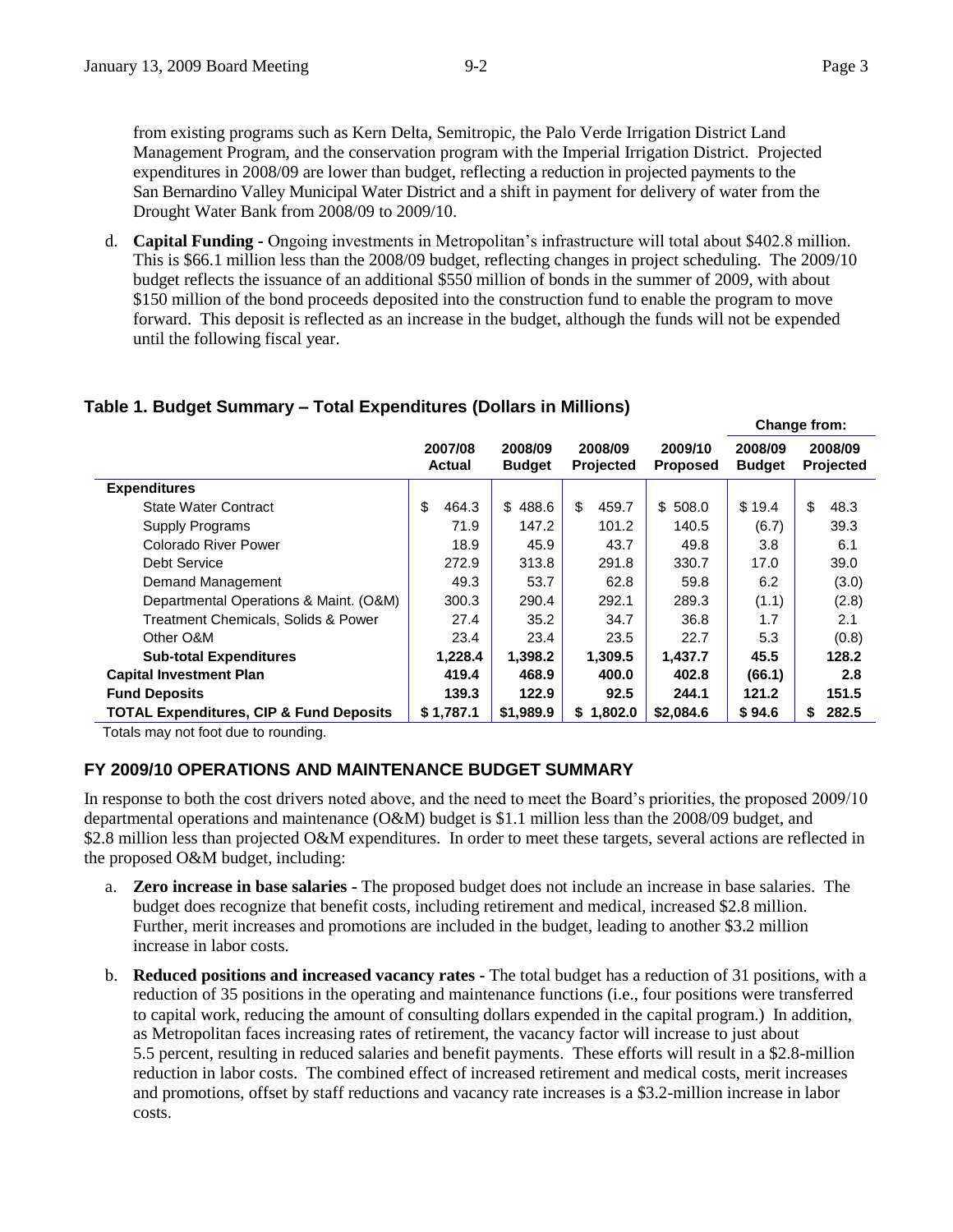- c. **Reduced conservation outreach and program expenditures -** The 2009/10 budget includes about \$3.8 million for conservation advertising, and about \$19.1 million for conservation incentives and administrative costs. This is \$1.1 million and \$1 million less than in the 2008/09 budget, respectively. Given the current water supply conditions, earned media is expected to provide a significant share of the conservation message over the next fiscal year. As a result, this area of Metropolitan's program has been reduced.
- d. **Reduction in Visitor Center financial support and Law Enforcement Payments at DVL -** The 2009/10 budget includes \$96 thousand for the Visitor Center at Diamond Valley Lake. This is \$255 thousand less than in the current year's budget and reflects Metropolitan's efforts to either partner with another enterprise to operate the Center or to "mothball" the Center. The 2009/10 budget also does not include a \$275 thousand payment to Riverside County Sheriff, recognizing that activity at Diamond Valley Lake will be substantially reduced due to lower lake levels. Security will be maintained by Securitas and Urban Parks.
- e. **Operating Equipment -** Operating equipment expenditures will be reduced by \$3.2 million from the 2008/09 budget. Staff will work to evaluate need and make efficient and optimal use of equipment that has experienced lower utilization in an effort to replace the oldest, least reliable equipment.
- f. **Travel, Training, and Other -** All "discretionary" activities have been reviewed, including staff travel, outside services and board inspection trips to ensure that only critical functions are in the budget. Travel, training, and conference expenses are down \$0.5 million as compared to the 2008/09 budget, while inspection trips are budgeted at \$438 thousand dollars, a reduction of \$192 thousand from 2008/09.

A summary of the operating and maintenance budget is provided in Table 2 below.

|                                                               |                   |                          |                      |                            | Change from:             |                      |
|---------------------------------------------------------------|-------------------|--------------------------|----------------------|----------------------------|--------------------------|----------------------|
|                                                               | 2007/08<br>Actual | 2008/09<br><b>Budget</b> | 2008/09<br>Projected | 2009/10<br><b>Proposed</b> | 2008/09<br><b>Budget</b> | 2008/09<br>Projected |
| <b>Salaries &amp; Benefits</b>                                | 201,483,200       | 201,593,800              | 203,506,500          | 204,768,400                | 3,174,600                | 1,261,900            |
| <b>Chemicals, Solids, and</b><br>Power ***                    | 27,442,700        | 35,163,000               | 33,133,400           | 36,839,200                 | 1,676,200                | 3,705,800            |
| <b>Outside Services</b>                                       | 33,633,700        | 38.867.800               | 41.048.800           | 36,585,900                 | (2,281,900)              | (4,462,900)          |
| <b>Materials &amp; Supplies</b>                               | 22,406,442        | 21,075,300               | 21,962,100           | 21,584,310                 | 509.010                  | (377,790)            |
| Other                                                         | 58,113,447        | 43.319.200               | 43,648,850           | 43,281,035                 | (38, 165)                | (367,815)            |
| <b>Operating Equipment</b>                                    | 7,988,900         | 9,008,600                | 7,000,000            | 5,806,200                  | (3,202,400)              | (1, 193, 800)        |
| Total                                                         | 351,068,389       | 349,027,700              | 350,299,650          | 348,865,045                | (162, 655)               | (1,434,605)          |
| <b>Total Budgeted Positions</b>                               | 2,069             | 2,052                    | 2,052                | 2,021                      | (31)                     | (31)                 |
| <b>Budgeted O&amp;M Positions *</b>                           | 1,656             | 1,671                    | 1,671                | 1,643                      | (28)                     | (28)                 |
| <b>Funded O&amp;M Positions *</b><br>(including vacancy rate) | 1,572             | 1,579                    | 1,578**              | 1,551                      | (28)                     | (27)                 |

# **Table 2. Budget Summary – Operations and Maintenance**

\* Includes only regular positions; no temporary positions.

\*\* Filled positions estimated through October 2008.

\*\*\*Costs associated with treatment plants only.

#### **BUDGET TREND**

To provide a longer-term picture of Metropolitan's costs, Figure 1 shows the major expenditure categories over the past two years, the estimate for the current fiscal year, as well as the projection for the following four years. From 2006/07 through 2013/14, expenditures are forecasted to increase by about \$763 million, or about 11 percent annually. The primary cost drivers from 2008/09 to 2013/14 are a \$241-million increase in debt service and PAYG expenditures, a \$99 million increase in demand Management costs, a \$92-million increase in O&M, and a \$58-million increase in supply program costs.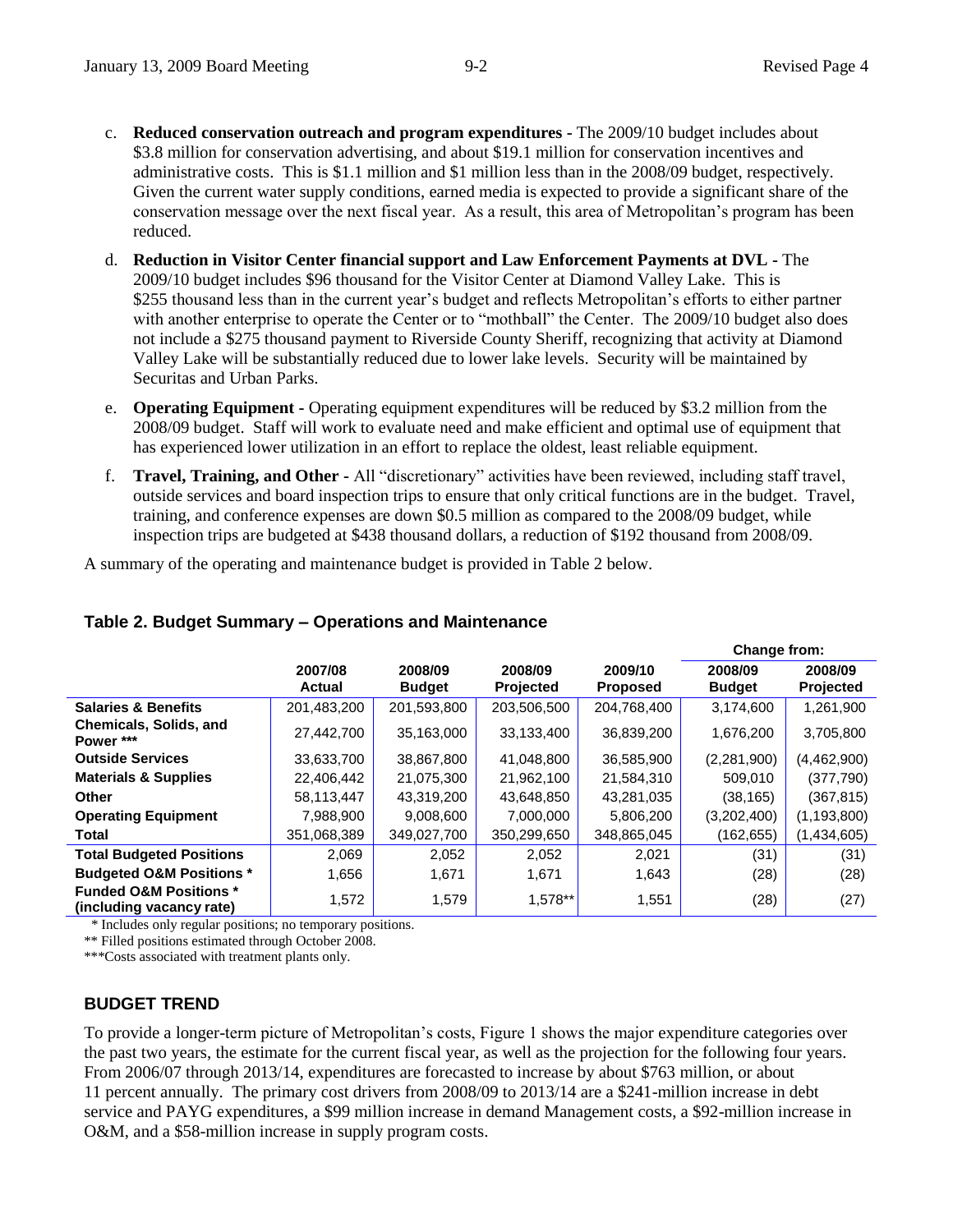#### **Conservation and Recycled Water**

Total demand management costs are budgeted at \$59.8 million, \$6.2 million higher than the 2008/09 budget, and include incentive payments made under Metropolitan's Local Resources Program (LRP) of \$40 million and \$19 million for the Conservation Credits Program. External Affairs will also continue its conservation messaging and advertising in 2009/10 in light of the dry-year outlook and SWP supply uncertainties although at levels reduced from 2008/09 by about \$1.1 million.

#### **Operations and Maintenance**

O&M costs for 2009/10, including operating equipment, are expected to be almost \$0.2 million lower than the 2008/09 budget. Labor costs are estimated to increase by \$3.2 million (1.6 percent) as compared to the 2008/09 budget to allow for merit increases and promotions, but no overall salary increase is included pending the outcome of negotiations with bargaining units. An increase in retirement and medical costs is offset by eliminating 31 regular and temporary positions and increasing the vacancy rate. Included in the 2009/10 budget is a \$2.2 million increase in the O&M contingency and \$1.7 million increase in variable water treatment costs due to an increase in the unit price of water treatment chemicals and power. Offsetting these increases is a reduction of \$3.2 million in operating equipment purchases and a reduction of \$4 million in the total departmental budget due to a variety of cost control measures including reductions in other expenses including sponsorships, inspection trips, recreation at Diamond Valley Lake, travel, training, and conservation advertising. The 2009/10 budget includes \$9.1 million for continued conservation program efforts including public awareness, \$3.8 million for the Quagga Mussel Control Program, \$1.1 million to support emergency management efforts, \$0.5 million for staff efforts on water transfer programs.

The total personnel complement for 2009/10 is 2,021 positions, decreasing by 31 positions from the 2008/09 budget, which was reduced by 17 positions as compared to the prior year. Any additional changes in personnel will depend on long-range staffing plan inputs related primarily to CIP impacts and a continued emphasis on maintenance management best practices.

#### **Capital Investment Plan**

The 2009/10 CIP is \$402.8 million, or \$66.1 million lower than the 2008/09 budget. Continuing to meet the financing requirements of the ongoing CIP will nonetheless result in an increase in debt service costs of \$17 million next year. The CIP includes over 330 active projects in 65 programs with approximately 25 major construction contracts and dozens more projects by Metropolitan forces planned. Major expenditures include: treatment plant infrastructure improvements (\$111 million); ozonation facilities construction (\$86 million); infrastructure refurbishment and upgrade projects on the Colorado River Aqueduct and distribution system (\$27 million); and three major supply and delivery reliability projects – the Perris Valley Pipeline, Inland Feeder, and San Diego Pipeline No. 6 (\$74 million).

#### **Sources of Funds**

As shown in Table 3, 2009/10 sources of funds will total \$2.08 billion. This includes receipts of \$1.96 billion, with water sales receipts of \$1.14 billion accounting for 58 percent of receipts. These receipts are based on projected water sales of 2.12 million acre-feet and include an increase in base rates and charges of 20.7 percent, effective January 1, 2010. Other revenues include readiness-to-serve charge revenues of \$101.5 million, revenues from the capacity charge of \$33.8 million, and tax and annexation revenues of about \$91.4 million. Interest earnings are expected to be \$33.7 million, or about \$9.3 million lower than the 2008/09 budget, reflecting lower estimated fund balances and lower interest rates. Power and other miscellaneous receipts are expected to generate about \$34.2 million.

Capital projects will be funded from a combination of existing bond funds and revenues. Revenues will be used to fund about \$40 million of the capital costs. In addition, existing bond funds will provide \$358 million toward the CIP. With a 20.7-percent overall increase in base rates and charges in 2010, about \$83.4 million would still be drawn from the Revenue Remainder Fund, Water Stewardship Fund, and Water Rate Stabilization Fund.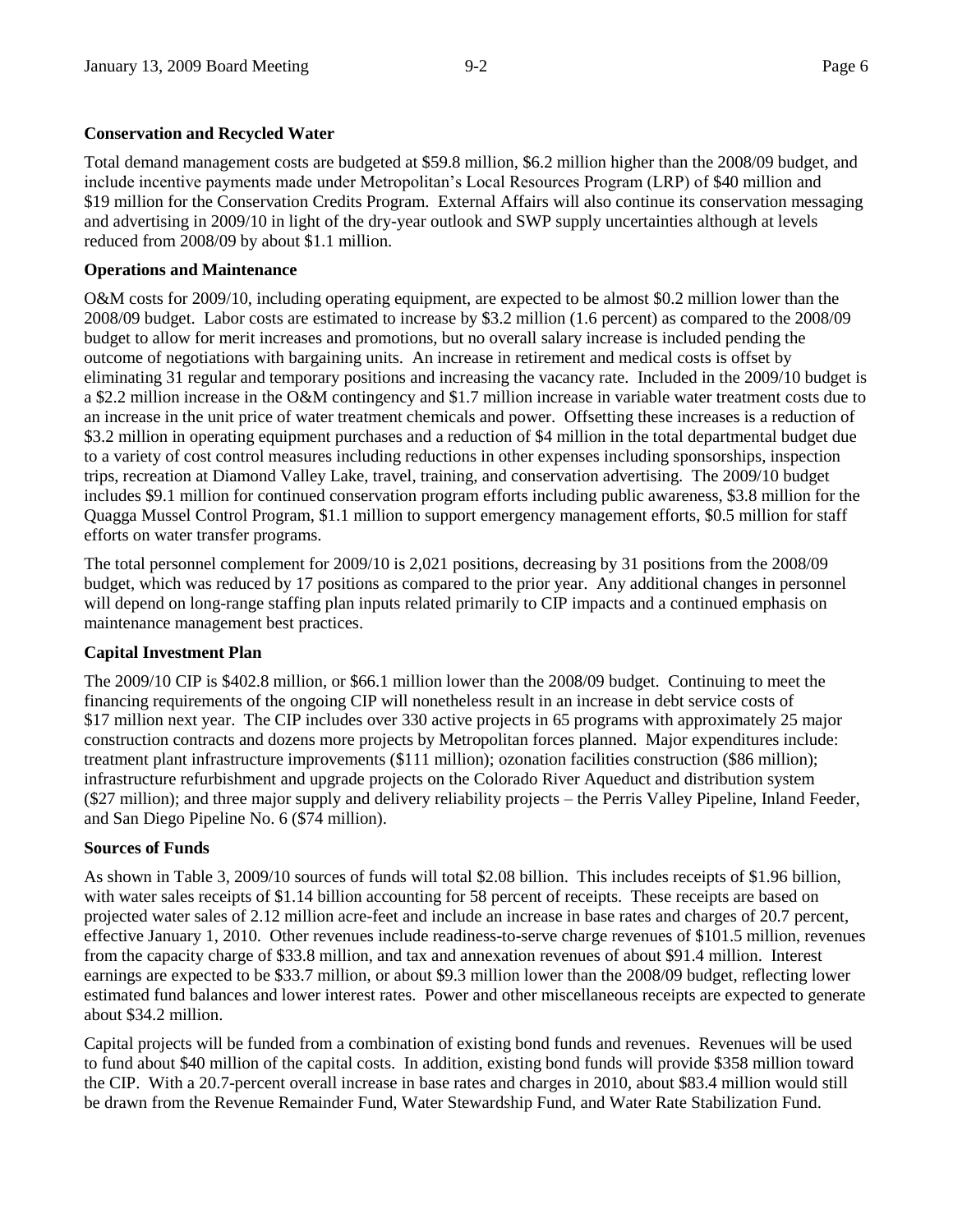

#### **Figure 1. Seven-year ExpenditureTrend**

#### **USES OF FUNDS**

#### **Total**

As shown in Table 2, the total FY 2009/10 uses of funds are budgeted at \$2.08 billion, an increase of \$94.6 million (4.8 percent) from the 2008/09 budget. Total cash outlays for State Water Contract (SWC) payments, supply programs, Colorado River Aqueduct (CRA) power, debt service, demand management programs, O&M, and the CIP are budgeted at \$1.84 billion. This is \$26.6 million (1.4 percent) less than the 2008/09 budget and \$131 million (7 percent) greater than projected. Under this financing package, \$40 million of water revenues will be deposited to the Replacement and Refurbishment fund to pay for a portion of this work in the CIP. This is \$55 million less than budgeted for 2008/09. Given the challenges associated with rising rates and an uncertain water supply period, it is more prudent to preserve some of the funds and reduce Pay-As-You-Go (PAYGO) funding.

#### **State Water Project**

SWC costs are estimated to be \$19.4 million higher than the 2008/09 budget. Power costs on the SWP are estimated to be \$197.9 million for the delivery of about 1.17 million acre-feet into the service area. Under the contract, Metropolitan is responsible for payment for 1.08 million acre-feet, with Coachella Valley Water District and Desert Water Agency responsible for the remaining 0.09 million acre-feet under terms of the exchange agreement. The estimated average cost of power is about \$169 per acre-foot, about 14 percent higher than in the 2008/09 budget.

#### **Supply Programs**

Supply programs are estimated to be \$6.7 million lower than the 2008/09 budget. Although 200 thousand acre-feet of transfer water will be purchased through the Drought Water Bank for calendar year 2009, the payments for these transfers will be split between fiscal years 2008/09 and 2009/10. Payment for this transfer had originally been included in the 2008/09 budget. The increase caused by this shift is offset by a reduction in projected payments to the San Bernardino Valley Municipal Water District in 2009/10.

#### **CRA Power**

CRA power costs are expected to increase \$3.8 million from the 2008/09 budget for diversion of about 882 thousand acre-feet. This increase from the 2008/09 budget reflects the higher pumping volumes of 1.04 million acre-feet in 2009/10.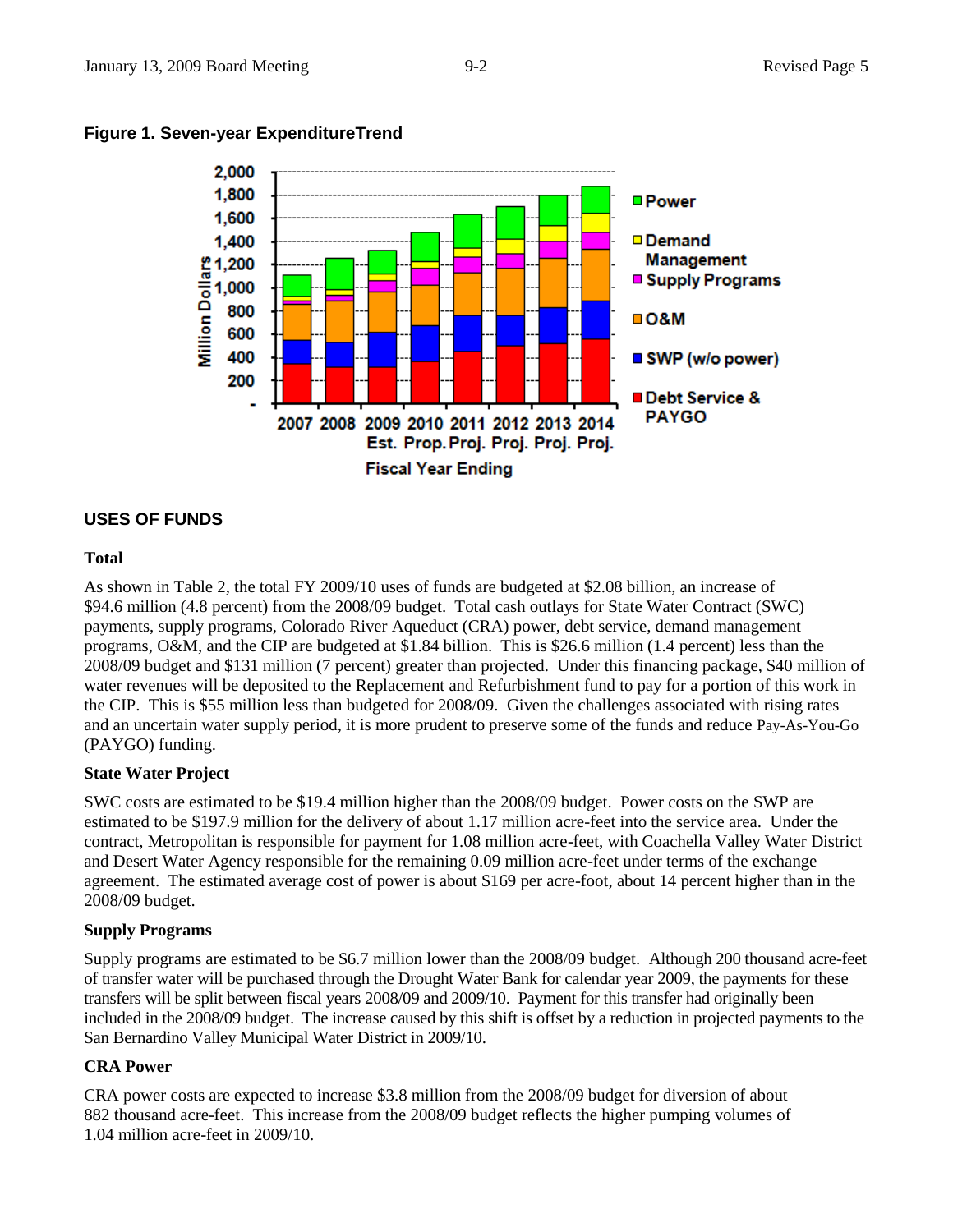The revenue bond debt service coverage ratio is forecasted to be lower than the target of 2 times revenue bond debt service. Depending on the actual increase in rates and charges, the debt service coverage ratio is expected to be about 1.5 times coverage in 2009/10. This ratio is expected to increase to 2.0 as water revenues increase and anticipated water rate increases are implemented. The fixed charge coverage is expected to be around one times, reflecting the drawdown of reserve funds.

## **RESERVES**

Based on projected receipts and expenditures, it is estimated that the total balance in the Water Rate Stabilization, Revenue Remainder, and Water Stewardship funds will be about \$158.3 million on June 30, 2010, about \$76.5 million under the minimum reserve level and below the Board's reserve policy guidelines. Total restricted and unrestricted reserves are estimated to be \$1,037.1 million on June 30, 2010.

**Attachment 1**, FY 2009/10 Proposed Budget Summary, discusses the sources of funds, including receipts and fund withdrawals, and uses of funds including expenditures and fund deposits in more detail.

#### **Policy**

Metropolitan Water District Administrative Code Section 5107: Annual Budget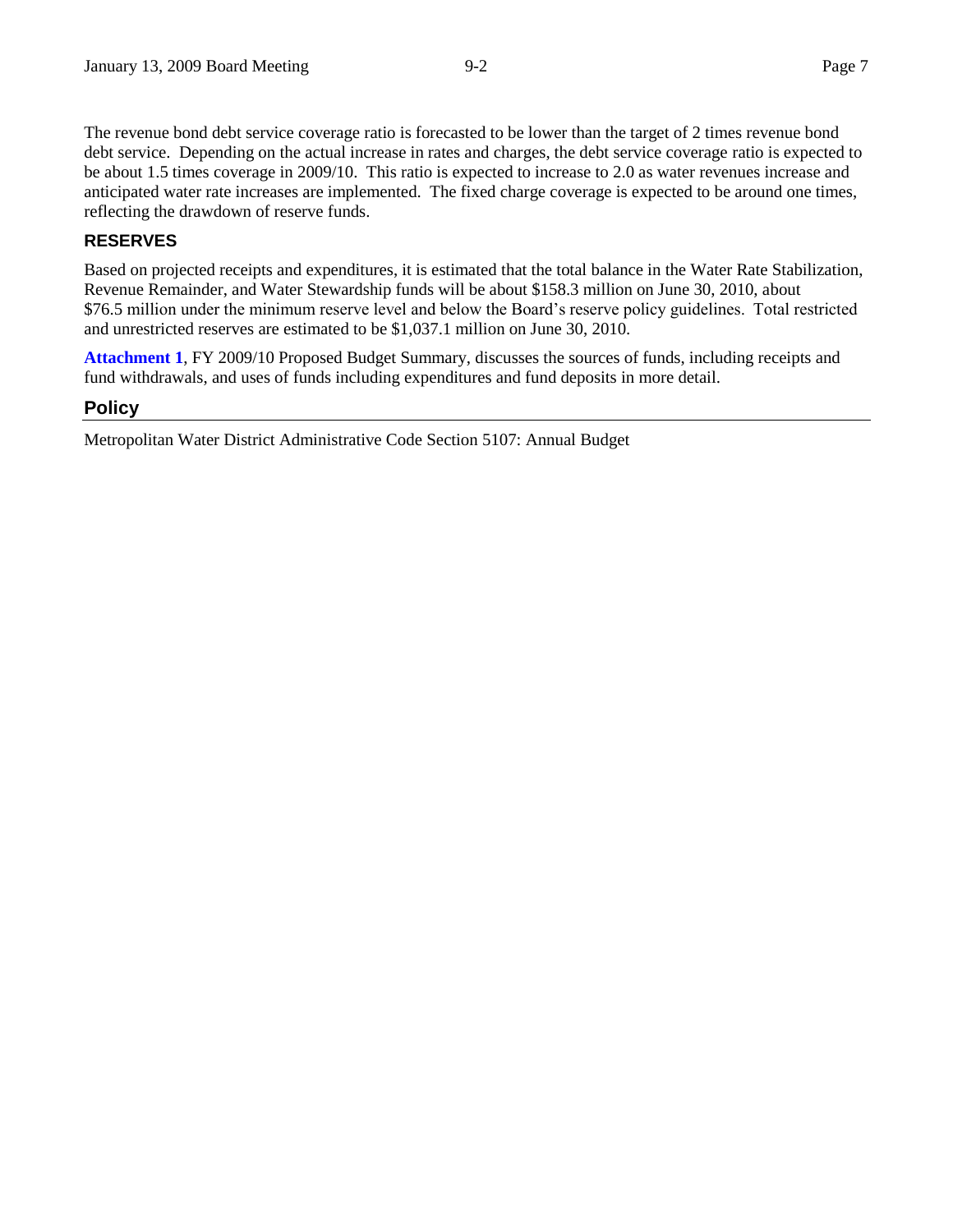# **Table 3. 2008/09 Annual Budget Uses and Sources of Funds – Cash Basis (Dollars in Millions)**

|                                             |                          |                          |                      |                     | <b>Change from:</b>      |                      |  |  |
|---------------------------------------------|--------------------------|--------------------------|----------------------|---------------------|--------------------------|----------------------|--|--|
|                                             | 2007/08<br><b>Actual</b> | 2008/09<br><b>Budget</b> | 2008/09<br>Projected | 2009/10<br>Proposed | 2008/09<br><b>Budget</b> | 2008/09<br>Projected |  |  |
| <b>USES OF FUNDS</b>                        |                          |                          |                      |                     |                          |                      |  |  |
| <b>Expenditures</b>                         |                          |                          |                      |                     |                          |                      |  |  |
| <b>State Water Contract</b>                 | \$<br>464.3              | \$488.6                  | \$<br>459.7          | \$508.0             | \$19.4                   | \$<br>48.3           |  |  |
| Supply Programs (1)                         | 71.9                     | 147.2                    | 101.2                | 140.5               | (6.7)                    | 39.3                 |  |  |
| <b>Colorado River Power</b>                 | 18.9                     | 45.9                     | 43.7                 | 49.8                | 3.8                      | 6.1                  |  |  |
| <b>Debt Service</b>                         | 272.9                    | 313.8                    | 291.8                | 330.7               | 17.0                     | 39.0                 |  |  |
| Demand Management                           | 49.3                     | 53.7                     | 62.8                 | 59.8                | 6.2                      | (3.0)                |  |  |
| Departmental O&M                            | 300.3                    | 290.4                    | 292.1                | 289.3               | (1.1)                    | (2.8)                |  |  |
| Treatment Chemicals, Solids & Power         | 27.4                     | 35.2                     | 34.7                 | 36.8                | 1.7                      | 2.1                  |  |  |
| Other O&M                                   | 23.4                     | 23.4                     | 23.5                 | 22.7                | (0.7)                    | (0.8)                |  |  |
| <b>Sub-total Expenditures</b>               | 1,228.4                  | 1,398.2                  | 1,309.5              | 1,437.7             | 39.5                     | 128.2                |  |  |
| <b>Capital Investment Plan</b>              | 419.4                    | 468.9                    | 400.0                | 402.8               | (66.1)                   | 2.8                  |  |  |
| <b>Fund Deposits</b>                        |                          |                          |                      |                     |                          |                      |  |  |
| R&R and General Fund                        | 42.9                     | 95.0                     | 30.0                 | 40.0                | (55.0)                   | 10.0                 |  |  |
| <b>Revenue Bond Construction</b>            |                          |                          |                      | 142.9               | 142.9                    | 142.9                |  |  |
| Water Stewardship Fund                      |                          |                          |                      |                     |                          |                      |  |  |
| Interest for Construction & Trust Funds (2) | 19.4                     | 4.6                      | 3.8                  | 0.0                 | (4.6)                    | (3.8)                |  |  |
| Increase in Required Reserves               | 77.0                     | 23.2                     | 58.7                 | 61.2                | 37.9                     | 2.4                  |  |  |
| Increase in Rate Stabilization Fund         |                          |                          |                      |                     |                          |                      |  |  |
| <b>Sub-total Fund Deposits</b>              | 139.3                    | 122.9                    | 92.5                 | 244.1               | 121.2                    | 151.5                |  |  |
| <b>TOTAL USES OF FUNDS</b>                  | \$1,787.1                | \$1,989.9                | \$1,802.0            | \$2,084.6           | \$94.6                   | \$282.5              |  |  |
| <b>SOURCES OF FUNDS</b>                     |                          |                          |                      |                     |                          |                      |  |  |
| <b>Receipts</b>                             |                          |                          |                      |                     |                          |                      |  |  |
| Taxes                                       | \$<br>97.7               | \$<br>94.4               | \$<br>96.1           | \$<br>90.4          | \$ (3.9)                 | \$<br>(5.6)          |  |  |
| Annexations                                 | 2.7                      | 2.5                      | 1.0                  | 1.0                 | (1.5)                    |                      |  |  |
| Interest Income                             | 64.9                     | 43.0                     | 36.4                 | 33.7                | (9.3)                    | (2.7)                |  |  |
| <b>Hydro Power</b>                          | 41.1                     | 35.2                     | 24.6                 | 27.6                | (7.6)                    | 2.9                  |  |  |
| Fixed Charges (RTS & Capacity Charge)       | 114.0                    | 119.7                    | 119.6                | 135.3               | 15.6                     | 15.7                 |  |  |
| <b>Water Sales Revenue</b>                  | 967.8                    | 1,022.1                  | 1,016.6              | 1,138.5             | 116.4                    | 121.9                |  |  |
| Miscellaneous Revenue                       | 7.1                      | 7.1                      | 5.0                  | 6.6                 | (0.5)                    | 1.7                  |  |  |
| Bond Proceeds and Reimbursements            | 29.2                     | 272.7                    | 195.6                | 528.0               | 255.3                    | 332.4                |  |  |
| <b>Sub-total Receipts</b>                   | 1,324.4                  | 1,596.7                  | 1,494.8              | 1,961.2             | 364.5                    | 466.3                |  |  |
| <b>Fund Withdrawals</b>                     |                          |                          |                      |                     |                          |                      |  |  |
| <b>Water Transfer Fund</b>                  | 19.8                     | 7.8                      | 9.2                  | 0.0                 | (7.8)                    | (9.2)                |  |  |
| R&R and General Fund                        | 65.2                     | 95.0                     | 30.0                 | 40.0                | (55.0)                   | 10.0                 |  |  |
| Bond Funds for Construction (3)             | 325.7                    | 110.0                    | 186.1                |                     | (110.0)                  | (186.1)              |  |  |
| Water Stewardship Fund                      | 5.9                      | 15.1                     | 12.5                 | 12.2                | (2.9)                    | (0.3)                |  |  |
| Decrease in Required Reserves (4)           |                          | 95.5                     |                      | 62.4                | (33.1)                   | 62.4                 |  |  |
| Decrease in Rate Stabilization Fund (5)     | 46.1                     | 69.8                     | 69.4                 | 8.8                 | (61.1)                   | (60.6)               |  |  |
| <b>Sub-total Fund Withdrawals</b>           | 462.7                    | 387.3                    | 307.2                | 123.4               | (269.9)                  | (183.8)              |  |  |
| <b>TOTAL SOURCES OF FUNDS</b>               | \$1,787.1                | \$1,989.9                | \$1,802.0            | \$2,084.6           | \$94.6                   | \$282.5              |  |  |

(1) 2007/08 exclude \$28.7M for Drop 2 paid from the R&R Fund

(2) 2007/08 includes \$1.0M of interest for the WTF

(3) 2008/09 includes \$60 million from Proposition 50.

(4) 2009/10 Budget is expected to draw down the Revenue Remainder Fund \$62.4 million, \$76.5 million below the required minimum reserve.

(5) 2009/10 Budget is expected to draw down the Water Rate Stabilization Fund to zero, with a \$8.8 million withdrawal.

Totals may not foot due to rounding.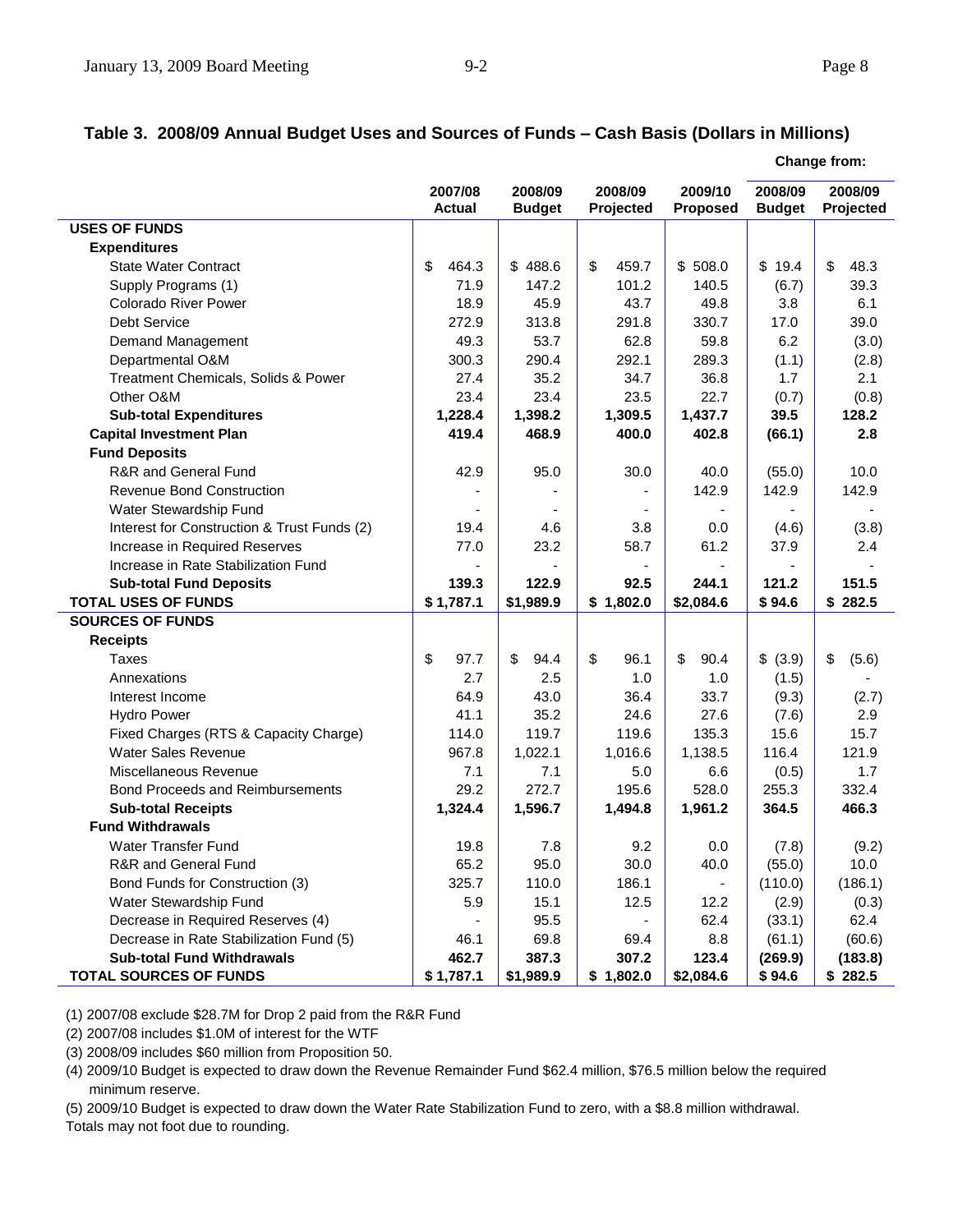# **Fiscal Impact**

None

mm/c 12/30/2008 *Brian G. Thomas Date Chief Financial Officer*

12/30/2008 *Jeffrey Kightlinger General Manager Date*

**Attachment 1 – 2009/10 Proposed Budget Summary**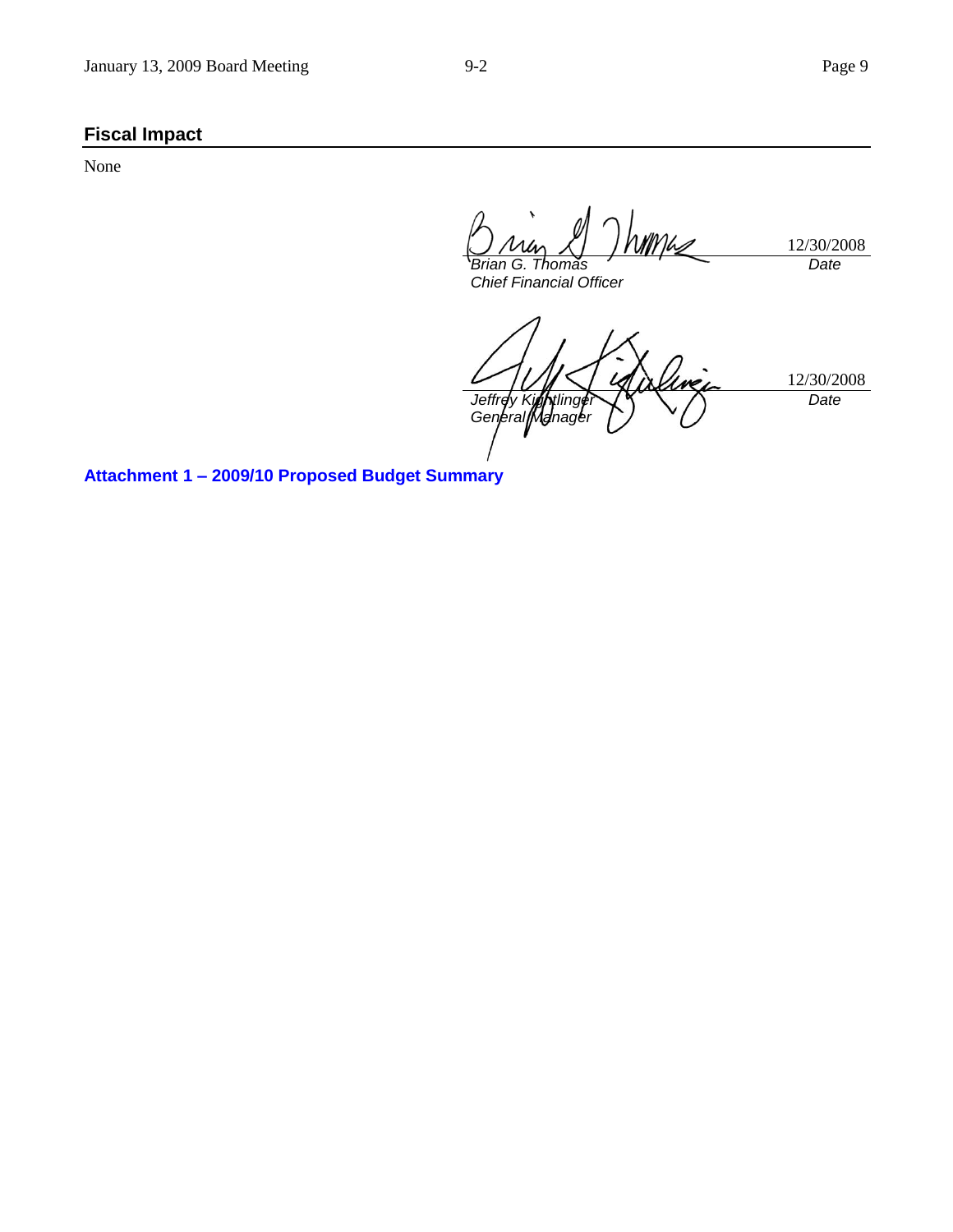| January 13, 2009 Board Meeting                                                                                                                                                                                                                                                                                            |                         | $9 - 2$                                                     | Attachment 1, Page 1 of 13                                                                                                                                                                 |
|---------------------------------------------------------------------------------------------------------------------------------------------------------------------------------------------------------------------------------------------------------------------------------------------------------------------------|-------------------------|-------------------------------------------------------------|--------------------------------------------------------------------------------------------------------------------------------------------------------------------------------------------|
|                                                                                                                                                                                                                                                                                                                           |                         | <b>Budget Summary</b>                                       |                                                                                                                                                                                            |
| The annual budget includes a discussion of<br>cash basis sources and uses of funds. The<br>budget is developed and monitored on a cash<br>basis. This means that revenues and expenses<br>are recognized when cash is received and<br>when cash is disbursed. Accrual basis<br>accounting records, by contrast, recognize |                         | earned and incurred regardless of whether<br>for reference. | revenues and expenses in the period they are<br>cash has been received or disbursed. A pro-<br>forma statement of operations is prepared on<br>an accrual basis and included as Appendix 1 |
| Figure 1. 2009/10 Sources of Funds (\$2.08 billion dollars)                                                                                                                                                                                                                                                               |                         |                                                             |                                                                                                                                                                                            |
|                                                                                                                                                                                                                                                                                                                           | $M = 1 - 2 - 3 - 1 - 1$ |                                                             |                                                                                                                                                                                            |



**SOURCES OF FUNDS**

Estimated receipts from water sales, the readiness-to-serve (RTS) charge, the capacity charge, taxes, annexation fees, interest income, power recoveries, and other miscellaneous income are projected to be \$1.43 billion for fiscal year 2009/10 and constitute the major revenue sources for Metropolitan. This is \$109.2 million more than the 2008/09 Budget. The increase in revenues is due to increases in water rates in 2009 and 2010. Figure 1 shows the major sources of funds. Summaries of sources and uses of funds are shown in Tables 6 and 7 at the end of this section. A description of each revenue source is included in the Glossary of Terms.

#### **Water Sales**

Receipts from water sales are budgeted at \$1,138.5 million and are based on rates and charges adopted by the Board for calendar year 2009 and an increase in base rates and charges of 20.7 percent in 2010, as shown in Table 1.

The 2010 rates shown in Table 1 reflect a \$115 per acre-foot (AF) increase in the treated full service Tier 1 rate, a \$19 million increase in the RTS charge and a \$600/cfs increase in the Capacity Charge. These rates will fully recover the cost-of-service over 12 months but since the rates are not effective until January  $1<sup>st</sup>$ , we expect to draw down reserves in 2009/10.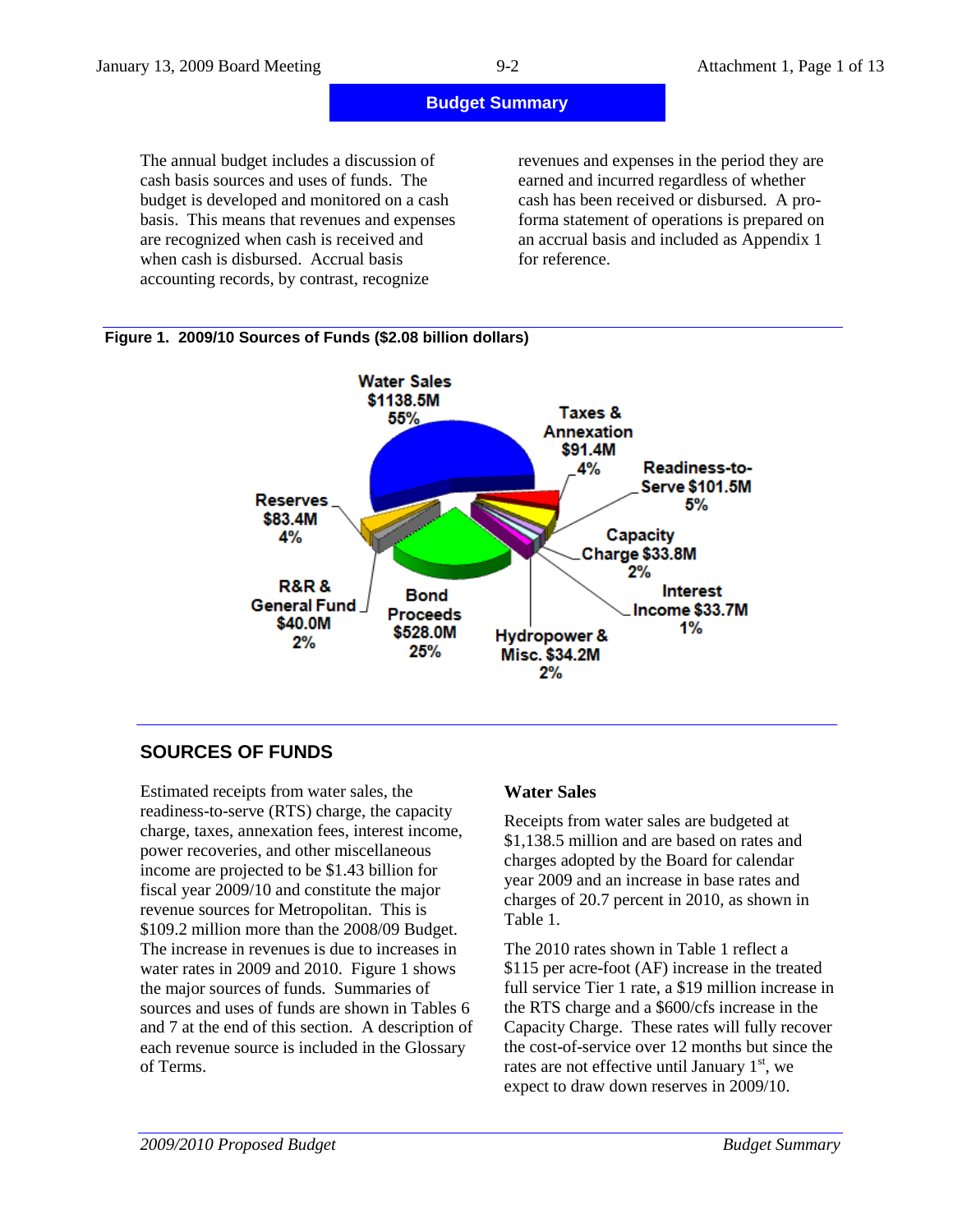



Water sales for 2009/10 are estimated to be 2.12 million acre-feet (MAF) during the May through April period (cash year). This estimate served as the basis of the 2010 costof-service study and resulting water rates.

The 2009/10 cash year water sales include 1.95 MAF of firm sales, zero replenishment sales, 82 thousand acre-feet (TAF) of agricultural sales, and 52 TAF of exchanges under the San Diego County Water Authority (SDCWA) Exchange Agreement for the SDCWA/Imperial Irrigation District (IID) transfer and 46 TAF of water for the All American & Coachella Canal Lining Project. Treated sales are estimated to be 1.27 MAF or 60 percent of total sales. Figure 2 shows the five-year trend of water sales.

# **Taxes and Annexation Fees**

Revenues from taxes and annexation fees, which will be used to pay voter-approved debt service on general obligation bonds and a portion of the capital costs of the State Water Contract (SWC), are estimated to be \$91.4 million.

#### **Capacity and Readiness-to-Serve Charges**

The Capacity Charge and Readiness-to-Serve Charge for 2009/10 are estimated to generate \$135.3 million or \$15.6 million more than in the 2008/09 budget.

#### **Other Revenue**

Interest earnings are estimated to total \$33.7 million, including trust accounts and construction funds. This represents a \$9.3 million decrease from the 2008/09 Budget due primarily to lower estimated fund balances. Receipts from hydroelectric and Colorado River Aqueduct (CRA) power sales are estimated to be \$27.6 million, lower by \$7.6 million due to higher flows on the CRA resulting in lower sales of supplemental power.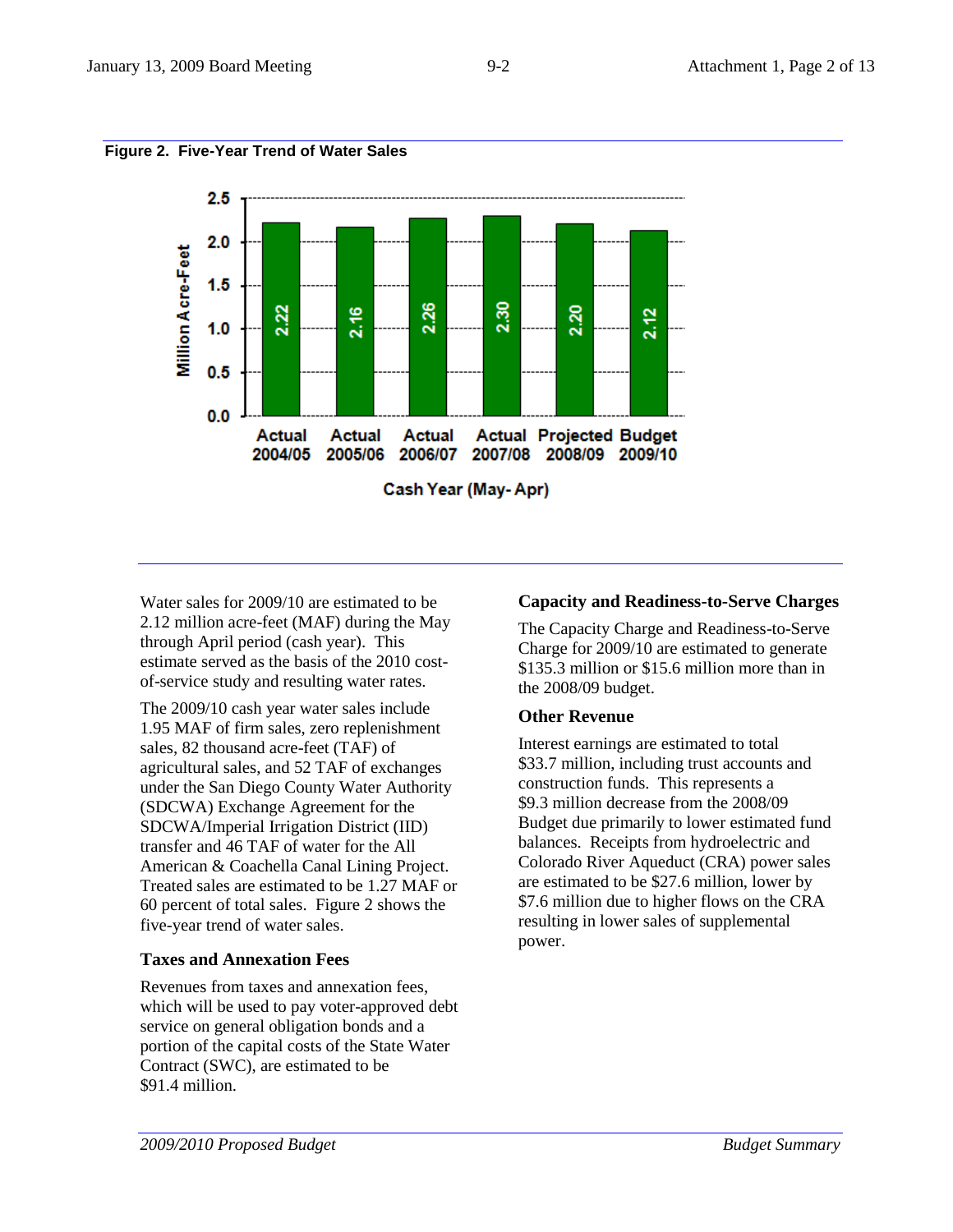#### **Table 1. 2009/10 Water Rates and Charges**

|                                                      | <b>Effective</b> | <b>Effective</b>                    |
|------------------------------------------------------|------------------|-------------------------------------|
|                                                      |                  | January 1st, 2009 January 1st, 2010 |
| Tier 1 Supply Rate (\$/AF)                           | \$109            | \$135                               |
| Tier 2 Supply Rate (\$/AF)                           | \$250            | \$300                               |
| <b>Water Supply Surcharge</b>                        | \$25             | \$25                                |
| System Access Rate (\$/AF)                           | \$143            | \$180                               |
| Water Stewardship Rate (\$/AF)                       | \$25             | \$38                                |
| System Power Rate (\$/AF)                            | \$110            | \$125                               |
| Full Service Untreated Volumetric Cost (\$/AF)       |                  |                                     |
| Tier 1                                               | \$412            | \$503                               |
| Tier 2                                               | \$528            | \$643                               |
| Replenishment Water Rate Untreated (\$/AF)           | \$294            | \$385                               |
| Interim Agricultural Water Program Untreated (\$/AF) | \$322            | \$435                               |
| Treatment Surcharge (\$/AF)                          | \$167            | \$192                               |
| Full Service Treated Volumetric Cost (\$/AF)         |                  |                                     |
| Tier 1                                               | \$579            | \$695                               |
| Tier 2                                               | \$695            | \$835                               |
| Treated Replenishment Water Rate (\$/AF)             | \$436            | \$552                               |
| Treated Interim Agricultural Water Program (\$/AF)   | \$465            | \$609                               |
| Readiness-to-Serve Charge (\$M)                      | \$92             | \$111                               |
| Capacity Charge (\$/cfs)                             | \$6,800          | \$7,400                             |

**Note: 2010 Rates & Charges include a 20.7% overall increase.**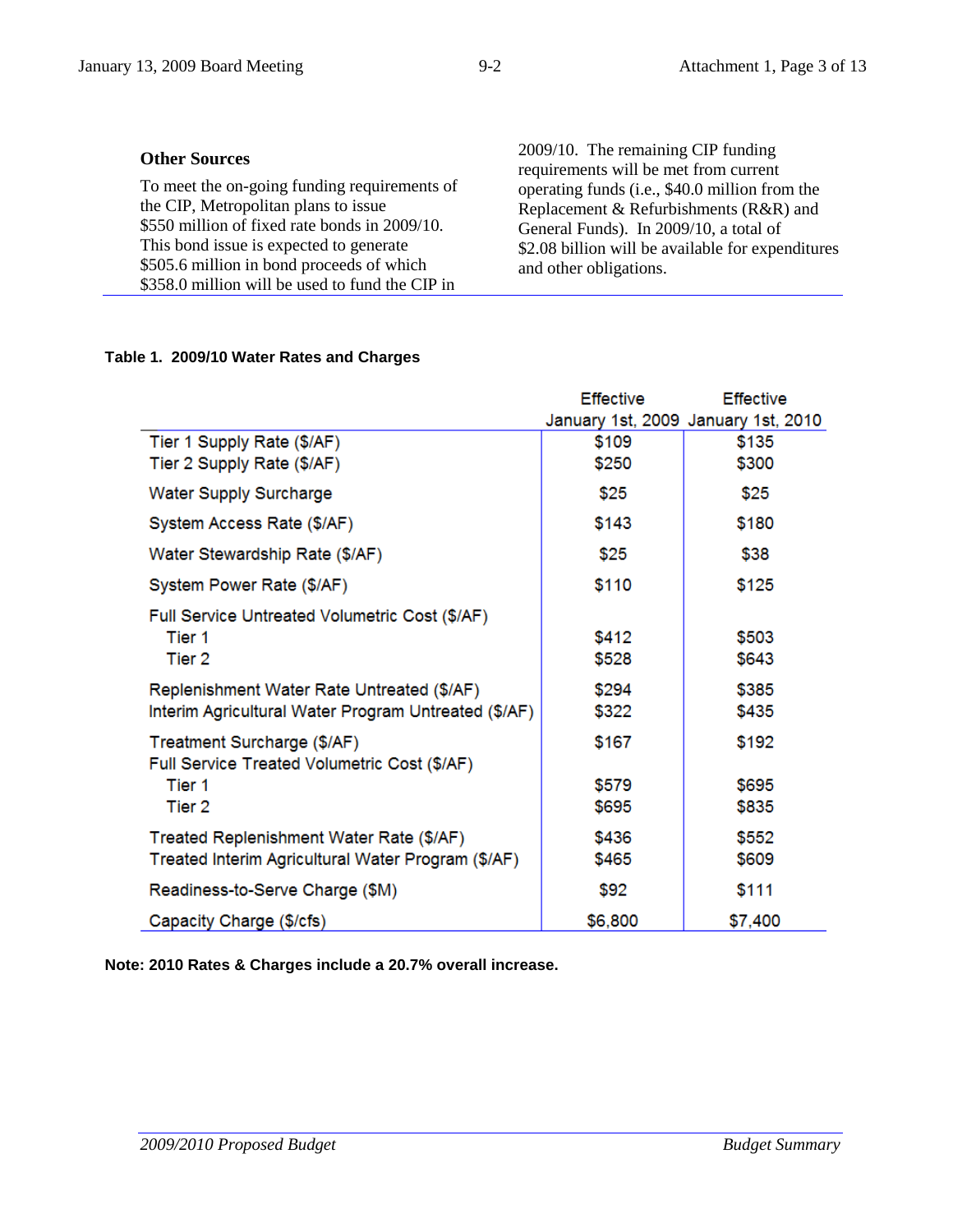

## **Figure 3. 2009/10 Uses of Funds (\$2.08 billion dollars)**

# **USES OF FUNDS**

Total uses of funds are \$2.08 billion. Figure 3 shows the breakdown of expenditures and other obligations that make up the Uses of Funds for 2009/10.

# **Colorado River Aqueduct Power**

CRA power costs are projected to be \$49.8 million based on pumping 1.04 MAF at Whitsett Intake Pumping Plant. This is \$3.8 million more than the 2008/09 budget, which included the diversion of 882 TAF. This increase from the 2008/09 budget reflects the higher pumping volumes.

# **State Water Contract**

State Water Contract (SWC) expenditures of \$508.0 million are budgeted to be \$19.4 million more than the current year's budget.

SWC power costs are expected to be \$197.9 million or \$18.3 million lower than the 2008/09 Budget and include the cost for pumping about 1.17 MAF. An additional 86 TAF will be delivered through the Desert Water/Coachella Valley (DWCV) exchange and DWCV transfer. The average unit cost of

SWC power is expected to be about \$169 per acre-foot.

SWC minimum operations, maintenance, power, and replacement charges are \$34.6 million higher than the 2008/09 Budget. Capital charges are expected to be \$3.1 million higher than the 2008/09 Budget.

# **Demand Management Costs**

Metropolitan provides financial assistance to its member agencies for the development of local water recycling and groundwater recovery projects through the Local Resource Program (LRP). Metropolitan also provides financial assistance for the development of conservation programs through the Conservation Credits Program (CCP).

As part of the LRP, Metropolitan has entered into agreements to provide financial assistance to 61 water-recycling projects. Fifty-five of these projects are in operation and the remaining six projects are under design or construction. Recycling projects that receive Metropolitan contributions are expected to produce 165 TAF of recycled water, principally for landscape irrigation,

*2009/2010 Proposed Budget Budget Summary*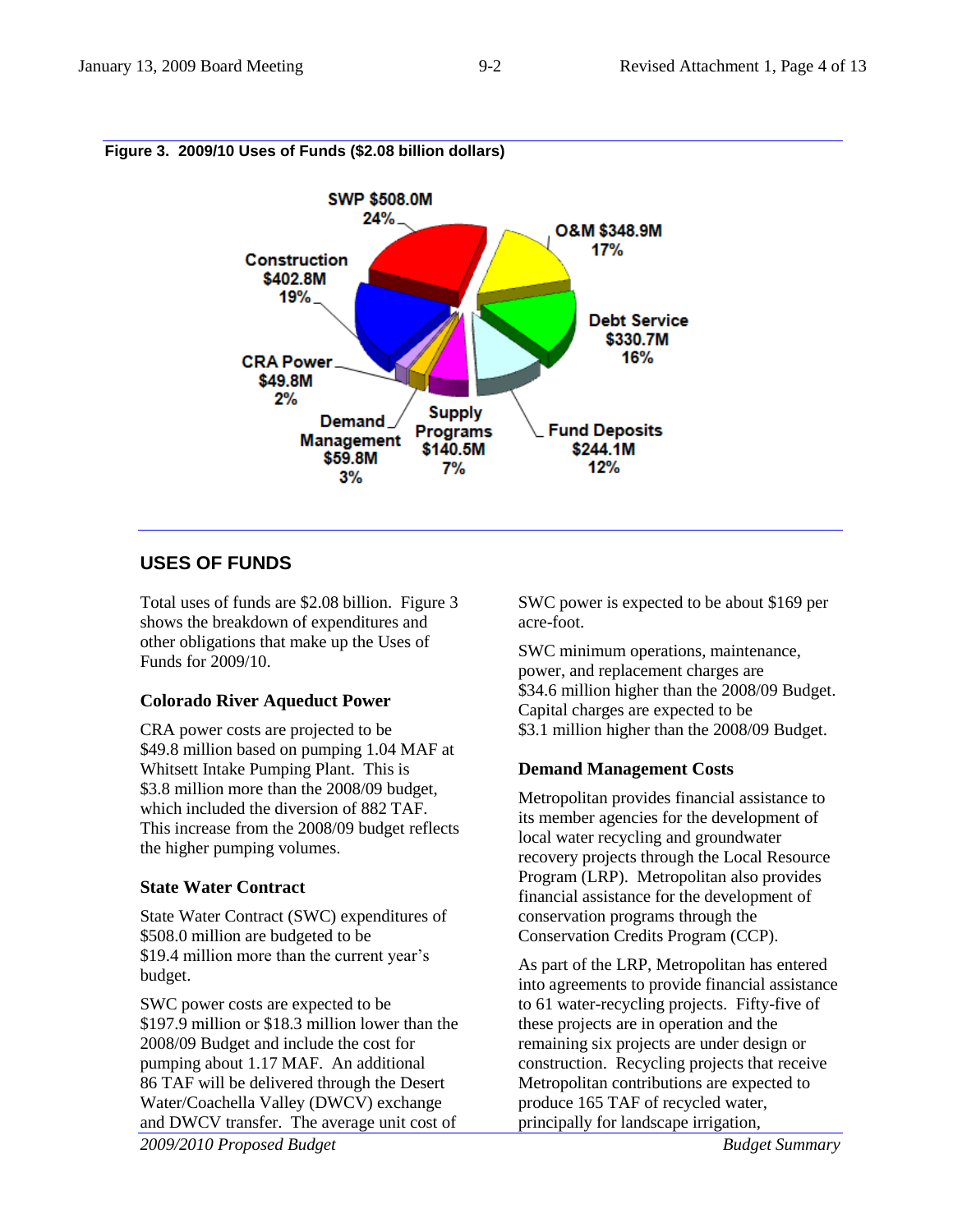groundwater recharge, and industrial uses. In 2009/10, Metropolitan is expected to spend \$27.4 million on these efforts. In addition, as part of the Board approved 5-yr Supply Plan, the 2009/10 Budget includes \$2.3 million to support private recycling projects and to directly fund new local resource facilities.

These efforts are expected to produce an additional 5 TAF In 2009/10. Metropolitan has also entered into agreements

to provide financial assistance to 24 projects to recover contaminated groundwater. Twentyone of these groundwater recovery projects are in operation and are expected to produce about 57 TAF in 2009/10 at a cost to Metropolitan of \$10.4 million.

The Conservation Credits Program (CCP) provides financial assistance to customers in Metropolitan's service area for water conservation programs. The 2009/10 budget contains \$19.1 million for the CCP to provide rebate funding for residential, commercial, industrial, and landscape conservation activities. This budget includes \$5.0 million for the recently created Accelerated Public Sector Water Efficiency Partnership Demonstration Program which provides enhanced incentives for a limited time to public agencies to encourage retrofitting old fixtures and equipment for more water efficient ones.

#### **OPERATIONS AND MAINTENANCE**

The 2009/10 Proposed O&M Budget, including operating equipment purchases, is estimated to be \$348.9 million. This is almost \$0.2 million less than the 2008/09 budget of over \$349.0 million and \$1.4 million less than the current year projected expenditures. The O&M budget is the result of significant and concerted management efforts to reduce costs while meeting the Board's four priorities.

Labor costs, not including those charged to construction, are \$204.1 million, which is \$3.2 million, or 1.6 percent higher than the 2008/09 Budget of \$200.9 million. This increase is primarily to account for merit increases and promotions. An increase of 1.8% in the Cal PERS employer contribution rate totaling about \$2.8 million was offset by \$2.8 million in reductions of 31 regular and temporary positions and an increase in vacancy rates.

Included in the 2009/10 budget is a \$2.2 million increase in the O&M contingency and \$1.7 million increase in variable water treatment costs due to an increase in the unit price of water treatment chemicals and power. Offsetting these increases is a reduction of \$3.2 million in operating equipment purchases and a reduction of \$4.0 million in the total departmental budget as a result of a variety of additional cost control measures, including reductions in travel, training and conferences, reduced conservation advertising, reducing the number of inspection trips, and closing the DVL Visitors Center.

The 2009/10 budget includes \$9.1 million for continued conservation program efforts, including public awareness, \$3.8 million for the Quagga Mussel Control Program, \$1.1 million to support emergency management efforts, \$0.5 million for staff efforts on water transfer programs.

A summary of the 2009/10 O&M Budget is shown in Table 2.

Figure 4 provides the distribution of departmental O&M by organization. The Water System Operations Group (WSO) accounts for 57 percent of the total departmental budget.

Figure 5 summarizes the total departmental budget by expenditure type, of which 63 percent is for salaries and benefits.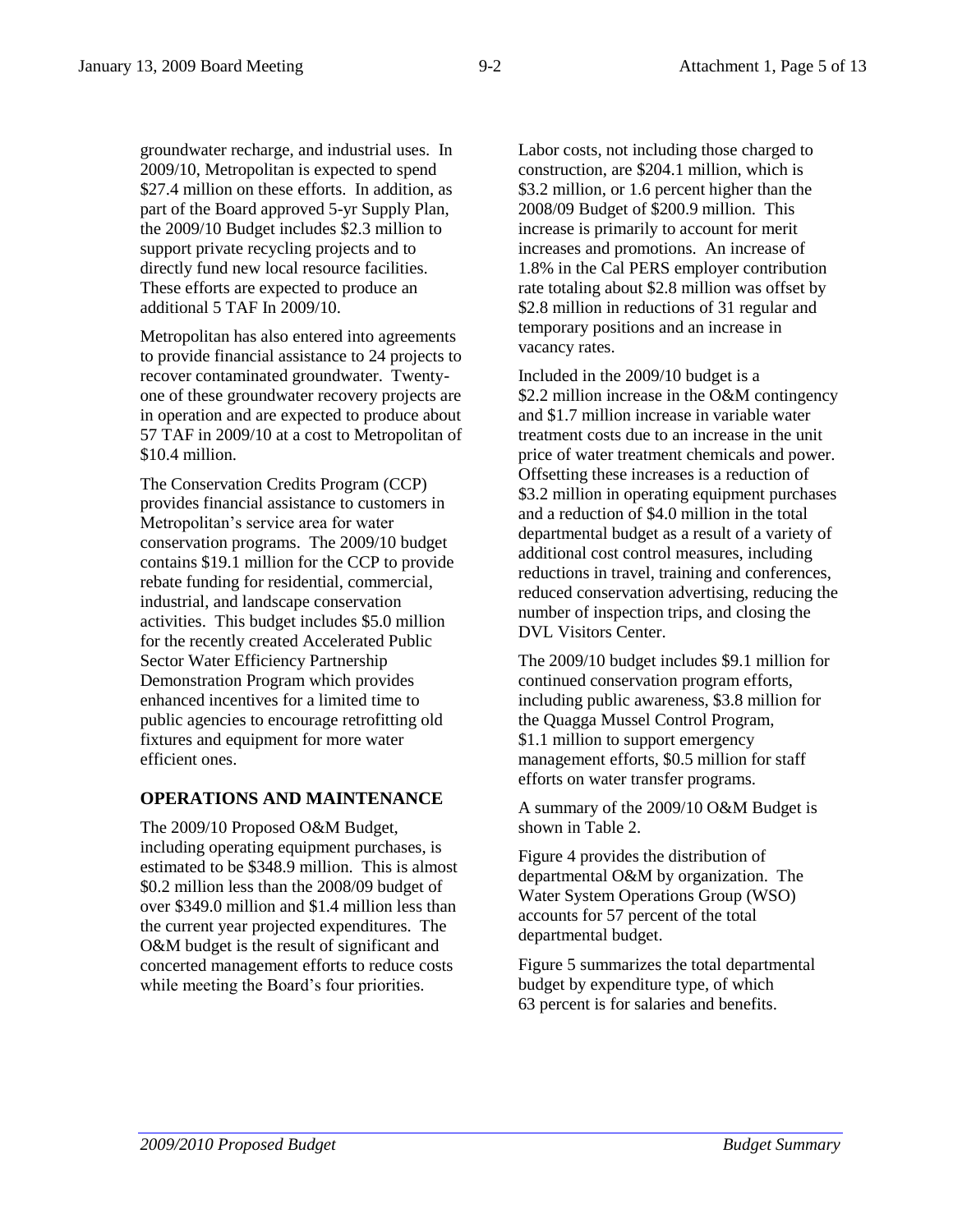# **Table 2. 2009/10 Operations & Maintenance Annual budget (dollars)**

|                                                 |                          |                          |                                                       |                                             | Change                                 |            |                                    |            |  |  |
|-------------------------------------------------|--------------------------|--------------------------|-------------------------------------------------------|---------------------------------------------|----------------------------------------|------------|------------------------------------|------------|--|--|
| <b>Departmental Units</b>                       | 2007/08<br><b>Actual</b> | 2008/09<br><b>Budget</b> | 2008/09<br>Projected                                  | 2009/10<br><b>Proposed</b><br><b>Budget</b> | 2009/10 to<br>2008/09<br><b>Budget</b> | %          | 2009/10 to<br>2008/09<br>Projected | %          |  |  |
| Office of the General Manager                   | S<br>8,835,000           | S<br>8.403.700           | S<br>8,631,000                                        | S<br>7,846,000                              | S<br>(557,700)                         | (6.6%)     | S<br>(785,000)                     | $(9.1\%)$  |  |  |
| Water Systems Operations w/o Variable Treatment | 157,862,100              | 154,896,700              | 154,085,900                                           | 159, 182, 400                               | 4,285,700                              | 2.8%       | 5,096,500                          | 3.3%       |  |  |
| Water Resource Management                       | 19,541,800               | 19,086,000               | 21,991,000                                            | 19,500,500                                  | 414,500                                | 2.2%       | (2,490,500)                        | (11.3%)    |  |  |
| <b>Corporate Resources</b>                      | 59,048,500               | 62,321,600               | 62,166,500                                            | 59,819,300                                  | (2, 502, 300)                          | $(4.0\%)$  | (2,347,200)                        | (3.8%)     |  |  |
| Real Property Development & Mgmt                | 10,722,500               | 12,007,400               | 11,982,300                                            | 11,150,700                                  | (856, 700)                             | $(7.1\%)$  | (831, 600)                         | (6.9%)     |  |  |
| <b>Human Resources</b>                          | 11.197.300               | 11.453.500               | 11.631.700                                            | 11.143.900                                  | (309, 600)                             | (2.7%)     | (487.800)                          | (4.2%)     |  |  |
| Office of the Chief Financial Officer           | 7.609.600                | 7.839.200                | 7.996.200                                             | 7.837.400                                   | (1,800)                                | $(0.0\%)$  | (158, 800)                         | $(2.0\%)$  |  |  |
| <b>External Affairs</b>                         | 18,503,800               | 20,537,000               | 20.077.600                                            | 18,236,700                                  | (2,300,300)                            | $(11.2\%)$ | (1,840,900)                        | (9.2%)     |  |  |
| Subtotal - General Manager's Dep.               | 293,320,600              | 296,545,100              | 298,562,200                                           | 294,716,900                                 | (1,828,200)                            | $(0.6\%)$  | (3,845,300)                        | (1.3%)     |  |  |
| <b>General Counsel</b>                          | 9,235,600                | 10,165,000               | 10,161,600                                            | 10,165,000                                  |                                        | 0.0%       | 3.400                              | 0.0%       |  |  |
| <b>General Auditor</b>                          | 2,715,400                | 2,719,000                | 2,719,000                                             | 2,719,000                                   |                                        | 0.0%       |                                    | <b>NA</b>  |  |  |
| <b>Ethics Office</b>                            | 594,400                  | 613.000                  | 612,700                                               | 613.100                                     | 100                                    | 0.0%       | 400                                | 0.1%       |  |  |
| Overhead Credit from Construction               | (19, 169, 400)           | (19,622,700)             | (20,000,000)                                          | (18, 921, 300)                              | 701,400                                | (3.6%)     | 1,078,700                          | $(5.4\%)$  |  |  |
| <b>Total Departmental Budget</b>                | 286,696,600              | 290,419,400              | 292,055,500                                           | 289,292,700                                 | (1, 126, 700)                          | (0.4%      | (2,762,800)                        | $(0.9\%)$  |  |  |
| Other O&M                                       |                          |                          |                                                       |                                             |                                        |            |                                    |            |  |  |
| Cargill Settlement (1)                          | 10,348,000               | 1,604,900                | 4,768,000                                             | 1,604,900                                   |                                        | <b>NA</b>  | (3, 163, 100)                      | (66.3%)    |  |  |
| <b>PC</b> Replacement                           | 2.152.000                |                          |                                                       |                                             |                                        | <b>NA</b>  |                                    | <b>NA</b>  |  |  |
| Performance Programs                            | 551,800                  | 690,800                  | 600,000                                               | 650,000                                     | (40, 800)                              | (5.9%)     | 50,000                             | 8.3%       |  |  |
| <b>Association Dues</b>                         | 2,165,600                | 1,875,000                | 2,166,750                                             | 2,180,000                                   | 305,000                                | 16.3%      | 13,250                             | 0.6%       |  |  |
| Contingency (2)                                 |                          | 1,300,000                |                                                       | 3.489.000                                   | 2,189,000                              | 168.4%     | 3,489,000                          | <b>NA</b>  |  |  |
| Insurance (3)                                   | 12,527,589               | 8,000,000                | 8,000,000                                             | 8,000,000                                   |                                        | <b>NA</b>  |                                    | <b>NA</b>  |  |  |
| Leases                                          | 504,200                  | 446,000                  | 456,000                                               | 472,600                                     | 26,600                                 | 6.0%       | 16,600                             | 3.6%       |  |  |
| Taxes                                           | 691,000                  | 520,000                  | 520,000                                               | 530,400                                     | 10,400                                 | 2.0%       | 10,400                             | 2.0%       |  |  |
| Subtotal - Other                                | 28,940,189               | 14,436,700               | 16,510,750                                            | 16,926,900                                  | 2,490,200                              | 17.2%      | 416,150                            | 2.5%       |  |  |
| <b>TOTAL OPERATIONS &amp; MAINTENANCE</b>       | 315,636,789              | 304,856,100              | 308,566,250                                           | 306,219,600                                 | 1,363,500                              | 0.4%       | (2,346,650)                        | (0.8%      |  |  |
| <b>Operating Equipment</b>                      | 7.988.900                | 9.008.600                | 7.000.000                                             | 5.806.245                                   | (3,202,355)                            | (35.5%)    | (1, 193, 755)                      | $(17.1\%)$ |  |  |
| <b>Variable Treatment</b>                       | 27,442,700               | 35,163,000               | 34,733,400                                            | 36,839,200                                  | 1,676,200                              | 4.8%       | 2,105,800                          | 6.1%       |  |  |
| <b>GRAND TOTAL</b>                              | \$351,068,389            |                          | $\vert$ \$ 349,027,700 $\vert$ \$ 350,299,650 $\vert$ | \$348,865,045                               | (162, 655)<br>s.                       | $(0.0\%)$  | (1,434,605)<br>\$                  | (0.4%      |  |  |

Totals may not foot due to rounding

(1) 2008/09 projected includes approximately \$3 million for attorney fees resulting from the PERS settlement.

 $(2)$  Contingency = 1% of operating & maintenance budget

(3) Reflects original budget & subsequent Board actions that approved legal fees to defend claims against MWD.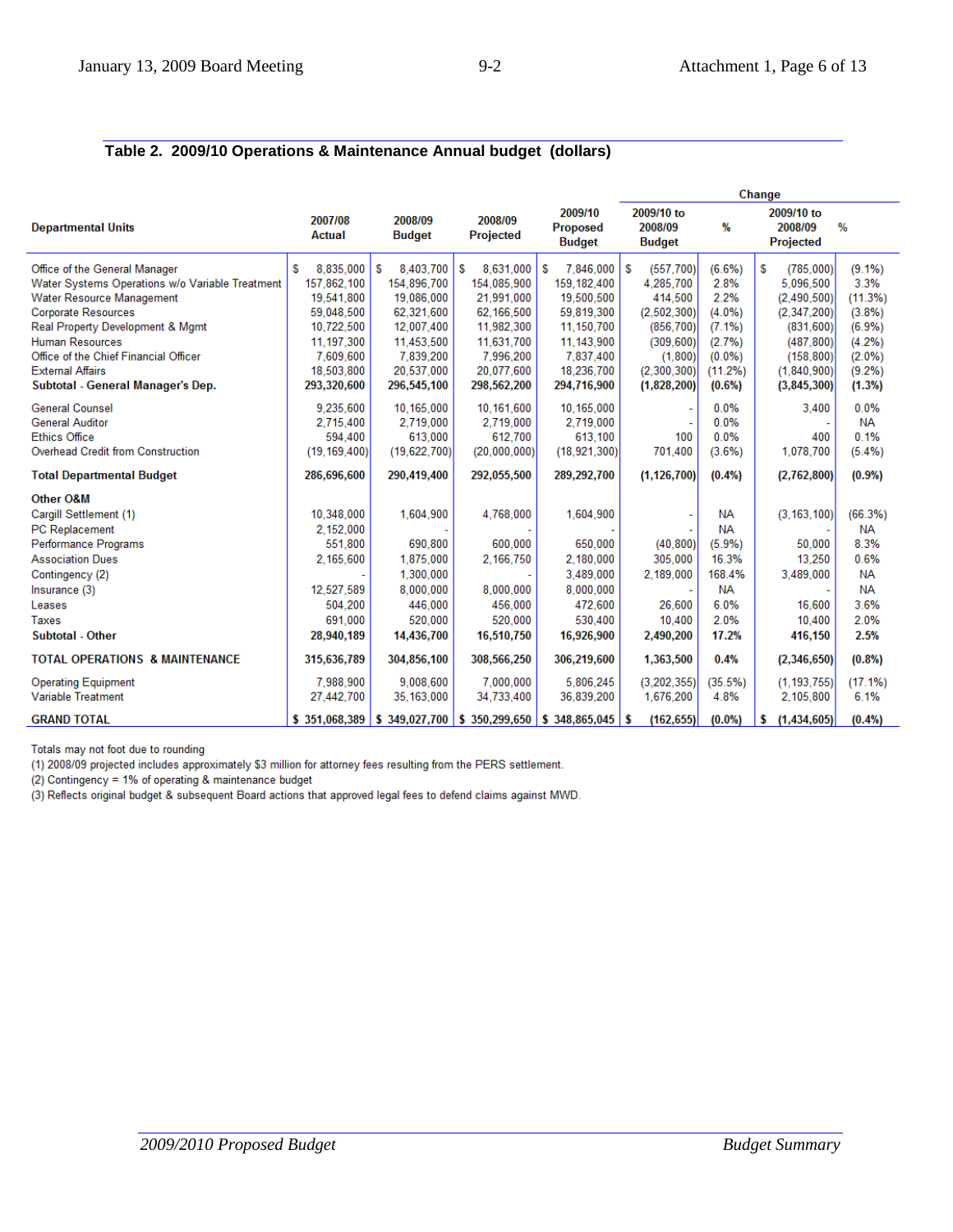

# **Figure 4. 2009/10 Departmental Budget by Organization (without overhead credit, \$345.1 million)**

**Figure 5. 2009/10 Departmental Budget by Expenditure Type**

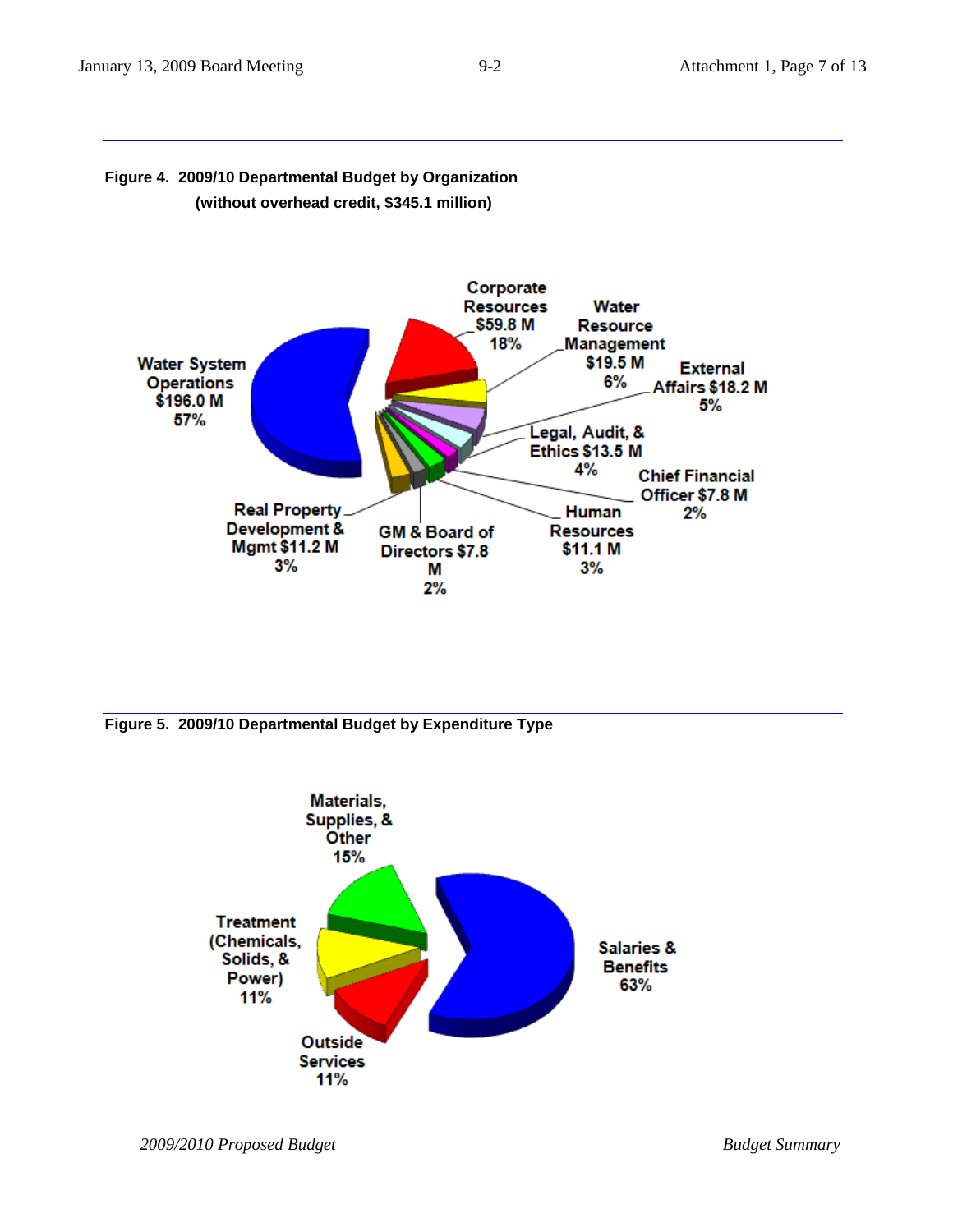# **LABOR**

The total personnel complement (including temporary workers) for 2009/10 is 2,021 positions, down 31 positions from 2008/09. O&M personnel are down by 35 full-timeequivalent (FTE) positions to 1,659. Positions dedicated to capital work are up 4 positions. The personnel complement is broken down on Tables 3 and 4. The O&M budget includes a vacancy rate of 5.4 percent since it is not anticipated that all positions will be filled throughout the fiscal year.

#### **Table 3. Regular and Temporary Positions**

|                                     |               |               |               | 2009/10         | Change  |
|-------------------------------------|---------------|---------------|---------------|-----------------|---------|
|                                     | 2006/07       | 2007/08       | 2008/09       | <b>Proposed</b> | from    |
|                                     | <b>Budget</b> | <b>Budget</b> | <b>Budget</b> | <b>Budget</b>   | 2008/09 |
| <b>Regular Full Time Positions</b>  | 2,024         | 2,021         | 2,021         | 2,000           | $-21$   |
| <b>District Temporary Positions</b> | 35            | 39            | 23            | 16              | -7      |
| <b>Agency Temporary Positions</b>   | 11            | 9             | 8             | 5               | -3      |
| <b>Total</b>                        | 2,070         | 2,069         | 2,052         | 2,021           | $-31$   |

# **Table 4. O&M and Capital Staffing Levels**

|                                         |                | 2008/09        |       | 2009/10        |                |       |  |  |
|-----------------------------------------|----------------|----------------|-------|----------------|----------------|-------|--|--|
|                                         | <b>O&amp;M</b> | <b>Capital</b> | Total | <b>O&amp;M</b> | <b>Capital</b> | Total |  |  |
| <b>Regular Full Time Positions</b>      | 1,671          | 350            | 2,021 | 1,643          | 357            | 2,000 |  |  |
| District and Agency Temporary Positions | 23             |                | 31    | 18             | 3              | 21    |  |  |
| Total                                   | 1,694          | 358            | 2,052 | 1,661          | 360            | 2,021 |  |  |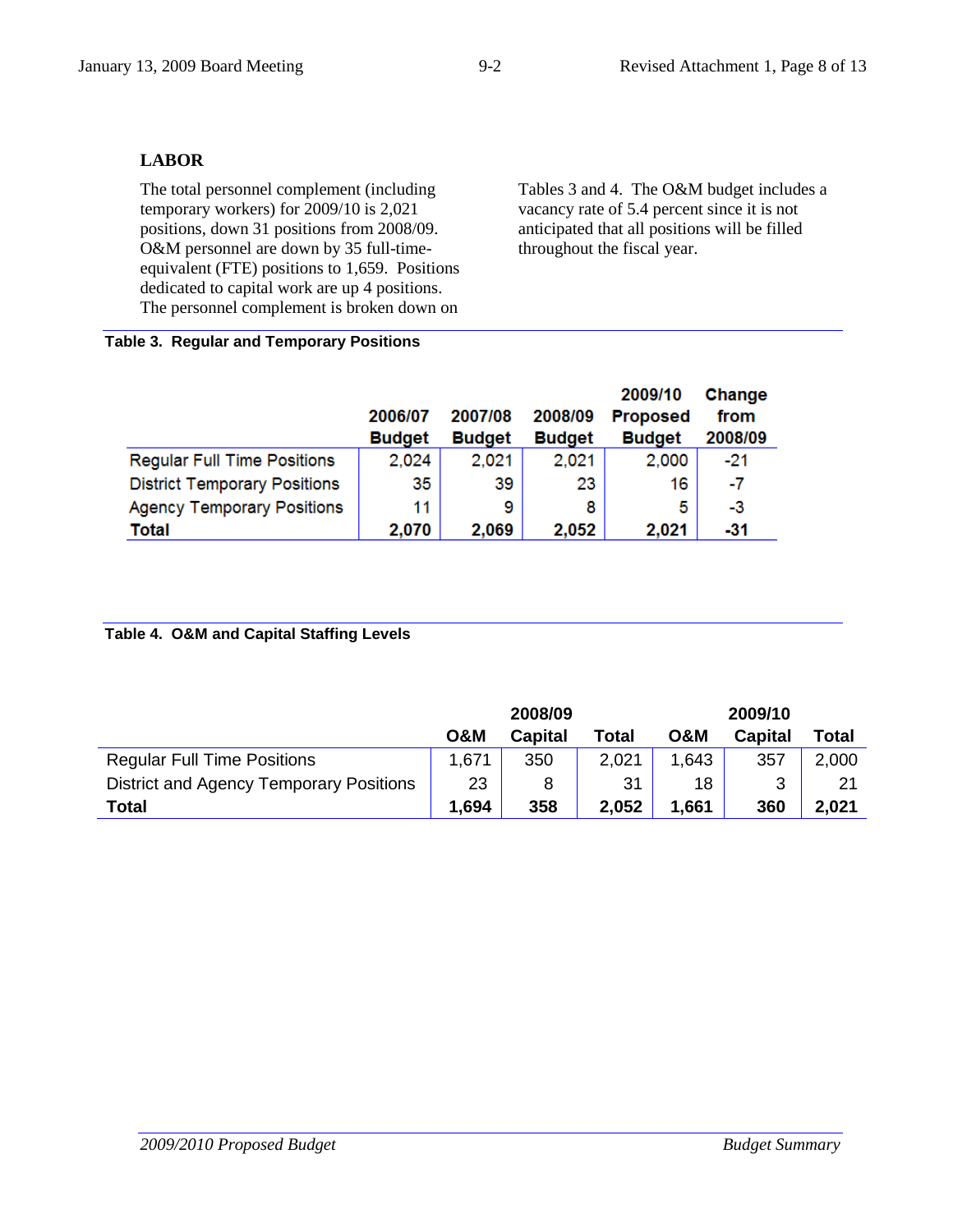# **Supply Programs**

Major supply program expenditures for 2009/10 are estimated to be \$140.5 million and include:

- \$53.5 million for the Drought Water Bank;
- \$25.6 million for the Palo Verde Irrigation District (PVID) Land Management Program;
- \$17.0 million for Colorado Programs;
- \$14.6 for the Semitropic Groundwater Storage and Exchange Program;
- \$11.0 million for In-Basin Projects;
- \$9.7 million for operating and maintaining the IID/MWD conservation agreement;
- \$5.8 million for the Arvin-Edison Storage Program;
- \$2.8 million for the Kern Delta Program (deferred from 2006/07); and
- \$0.5 million for other northern California transfers.

These storage programs are expected recover 251 TAF of previously stored groundwater supplies and generate 525 TAF of transfer water, after accounting for losses through the Delta.

# **ANNUAL CAPITAL INVESTMENT PLAN**

The Capital Investment Plan (CIP) for 2009/10 is estimated to be \$402.8 million and is funded by a combination of debt and current operating revenues (R&R and General Fund). The details of each project within the CIP are discussed in the 2009/10 Capital Investment Plan Budget book.

The 2009/10 CIP is \$66.1 million lower than in 2008/09.

# **Cash Funded Capital**

The 2009/10 PAYGO funding has been reduced to \$40 million to help mitigate the 2010 rate increase and preserve needed liquidity.

# **Debt Service**

The portion of the CIP that is not funded from cash will be funded from bond proceeds. In 2009/10, \$358.0 million of capital will be funded with bond proceeds. Debt service payments are budgeted to be \$330.7 million and include \$48.5 million in G.O. bond debt service, \$267.5 million in revenue bond debt service. \$12.2 million in variable rate debt administration costs (liquidity, remarketing fees, and brokerdealer fees), and \$2.6 million for State Revolving Fund Loan payments. Total debt service costs are \$17.0 million more than the 2008/09 Budget.

Metropolitan currently has \$4.6 billion in outstanding debt. Of this amount, \$4.4 billion is revenue bond debt, of which 23 percent is in a variable rate mode.

Over the next five years, it is expected that an additional \$1.28 billion in debt will be issued to fund the CIP. The cost of debt over this period is assumed to be 2.5 percent and 5.0 percent for variable rate and fixed rate debt, respectively.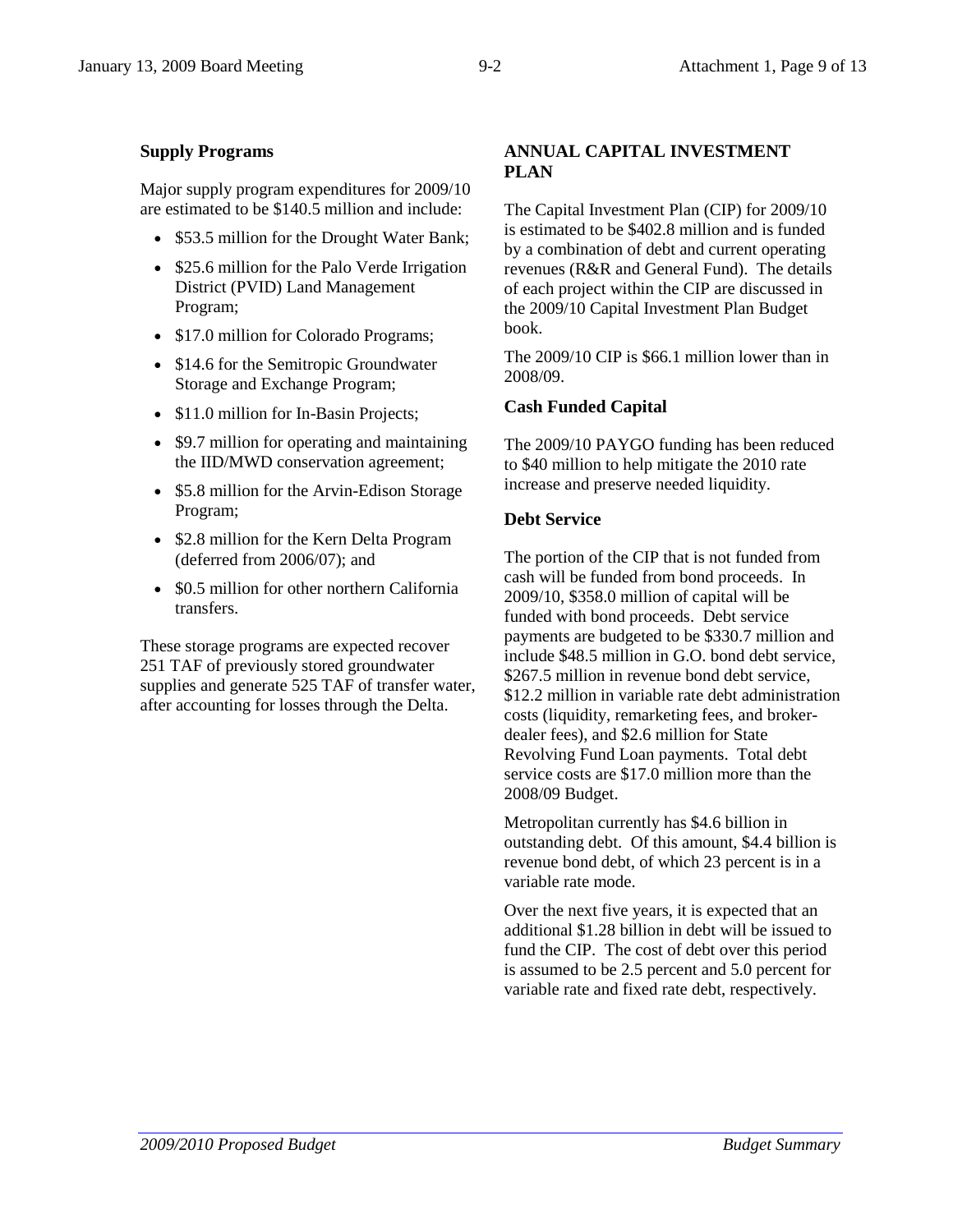# **Reserve Transfers**

The 2009/10 budget will require use of \$83.4 million of reserves plus the 20.7% rate increase in January 2010. The Water Rate Stabilization Fund (WRSF) is expected to be drawn down to zero with the use of \$8.8 million. In addition, the Revenue Remainder Fund is expected to be drawn down \$62.4 million and the Water Stewardship Fund (WSF) is expected to be drawn down to zero with the use of \$12.2 million.

## **FUND BALANCES AND RESERVE LEVELS**

Metropolitan operates as a single enterprise fund for financial statements and budgeting purposes. Through its administrative code, Metropolitan identifies a number of accounts, which are

referred to as funds, to separately track uses of monies for specific purposes as summarized in Table 7. Fund balances are budgeted to be \$1,037.1 million at June 30, 2010. Of that total, \$845.1 million is restricted by bond covenants, contracts, or board policy, and \$192.0 million is unrestricted. Table 5 shows a breakdown of reserves by fund type. Figure 7 shows the distribution of funds by type.

The minimum and maximum reserve fund targets are estimated to be \$234.8 million and \$574.5 million, respectively, at June 30, 2010. Based on projected receipts and expenditures, it is estimated that the balance in the WRSF, Revenue Remainder Fund, and WSF will total about \$158.3 million, about \$76.5 million less than the minimum target.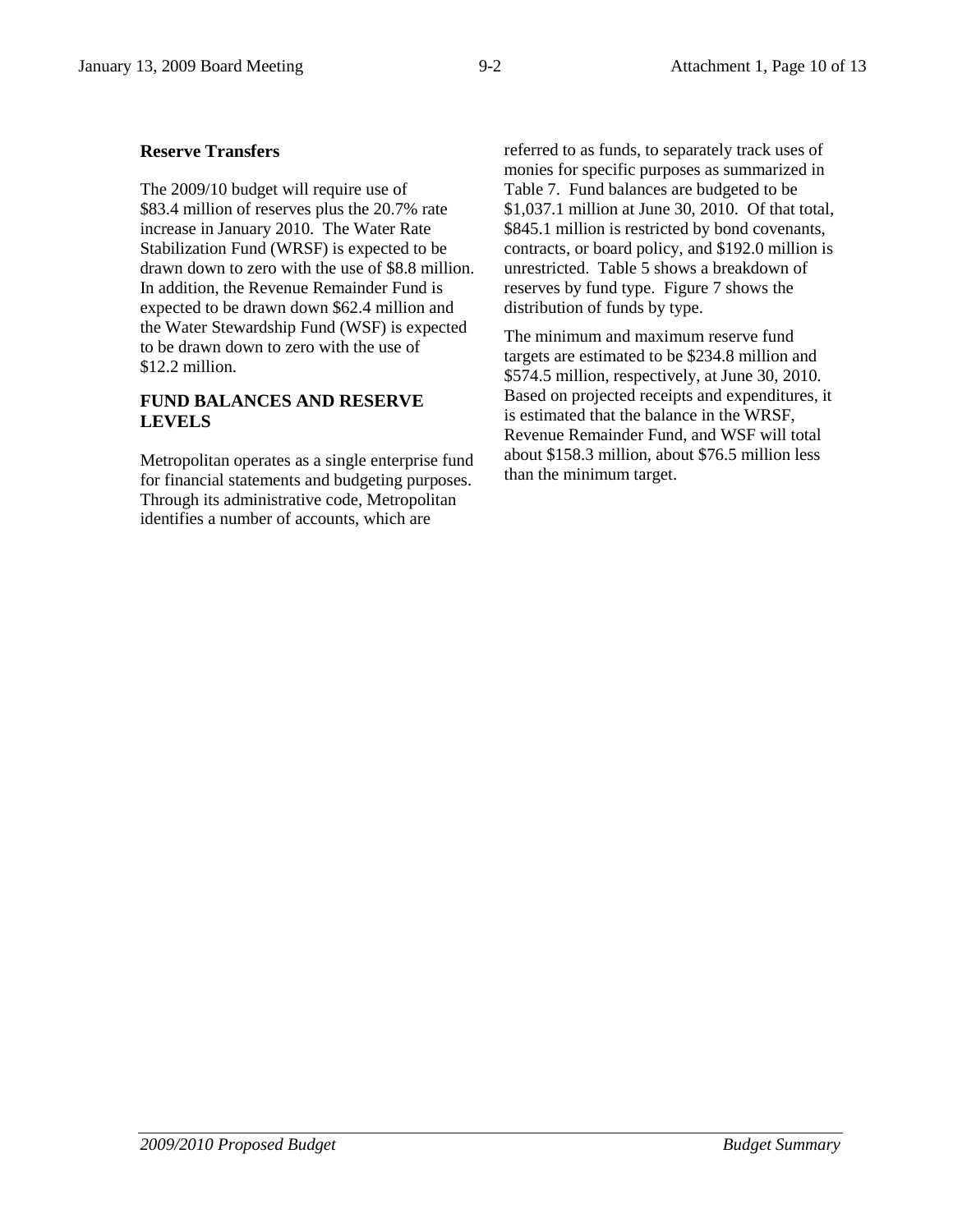|                              | Restricted         |              | <b>Unrestricted</b> |              |
|------------------------------|--------------------|--------------|---------------------|--------------|
|                              | <b>Contractual</b> | <b>Board</b> |                     | <b>Total</b> |
| <b>Operating Funds</b>       | 246.8              | 106.7        |                     | 353.5        |
| <b>Debt Service Funds</b>    | 332.0              |              |                     | 332.0        |
| <b>Construction Funds</b>    | 158.4              |              | 33.8                | 192.1        |
| Reserve Funds*               |                    |              | 158.3               | 158.3        |
| <b>Water Transfer Fund</b>   |                    |              |                     |              |
| <b>Trust and Other Funds</b> | 1.2                |              |                     | 12           |
| <b>Total</b>                 | 738.3              | 106.7        | 192.0               | 1,037.1      |

# **Table 5. Projected Fund Balances at June 30, 2009 (dollars in millions)**

\* includes Water Rate Stabilization Fund and the Revenue Remainder Fund

Totals may not foot due to rounding.

#### **Figure 7. Fund Distribution by Type at June 30, 2009**

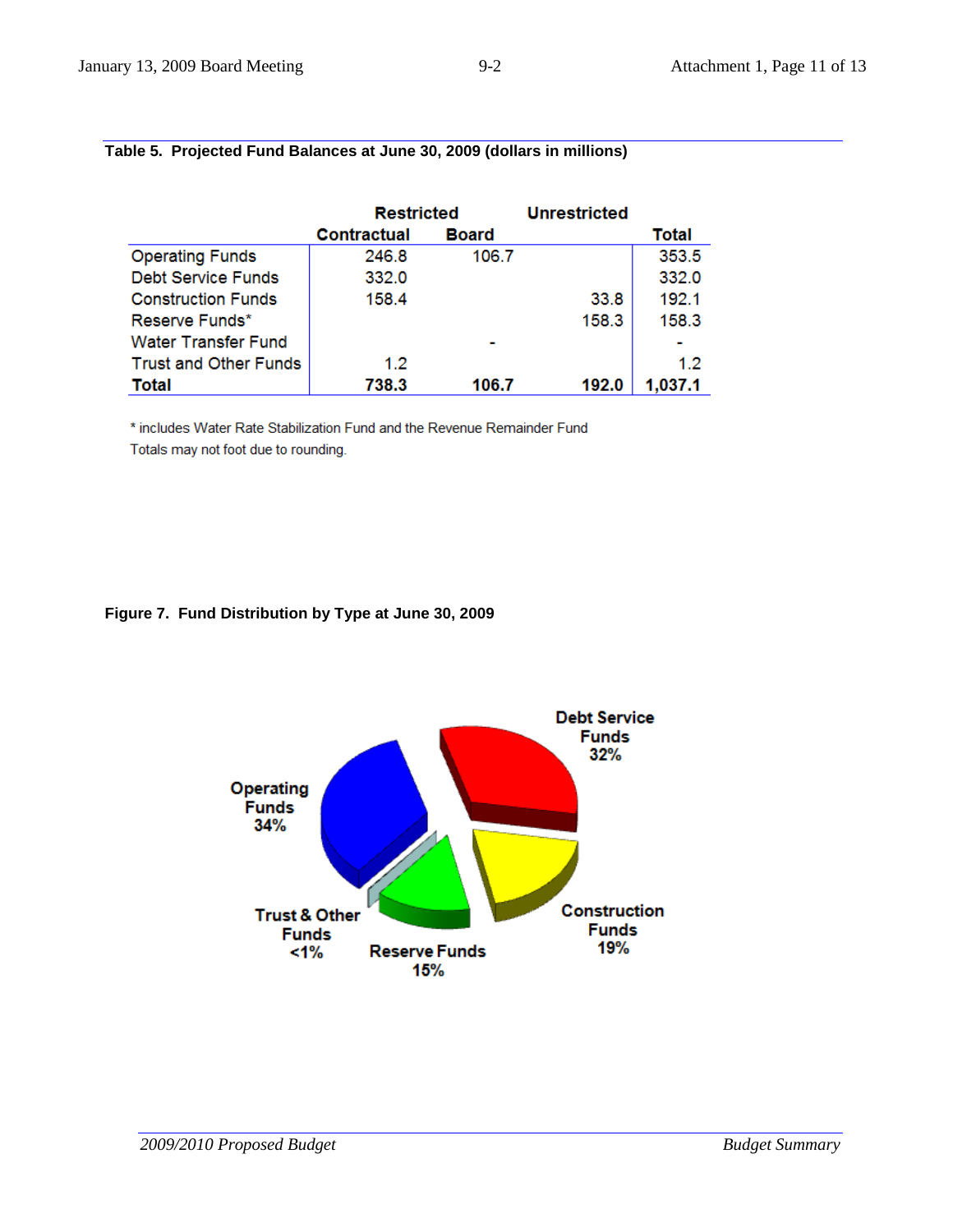| rable 0. 2009/TO Budget Sources and Oses Of Funds (Gonars in Immons) |    |                   |    |                          |    |                      |    |                                      | 2009/10 Proposed<br><b>Budget Compared</b> |            |   |                                    |
|----------------------------------------------------------------------|----|-------------------|----|--------------------------|----|----------------------|----|--------------------------------------|--------------------------------------------|------------|---|------------------------------------|
|                                                                      |    | 2007/08<br>Actual |    | 2008/09<br><b>Budget</b> |    | 2008/09<br>Projected |    | 2009/10<br>Proposed<br><b>Budget</b> |                                            | 2008/09    |   | 2008/09<br><b>Budget Projected</b> |
| <b>USES OF FUNDS</b>                                                 |    |                   |    |                          |    |                      |    |                                      |                                            |            |   |                                    |
| <b>Expenditures</b>                                                  |    |                   |    |                          |    |                      |    |                                      |                                            |            |   |                                    |
| <b>State Water Contract</b>                                          | \$ | 464.3             | S  | 488.6                    | \$ | 459.7                | S  | 508.0                                | S                                          | 19.4       | S | 48.3                               |
| Supply Programs (1)                                                  |    | 71.9              |    | 147.2                    |    | 101.2                |    | 140.5                                |                                            | (6.7)      |   | 39.3                               |
| <b>Colorado River Power</b>                                          |    | 18.9              |    | 45.9                     |    | 43.7                 |    | 49.8                                 |                                            | 3.8        |   | 6.1                                |
| <b>Debt Service</b>                                                  |    | 272.9             |    | 313.8                    |    | 291.8                |    | 330.7                                |                                            | 17.0       |   | 39.0                               |
| <b>Demand Management</b>                                             |    | 49.3              |    | 53.7                     |    | 62.8                 |    | 59.8                                 |                                            | 6.2        |   | (3.0)                              |
| Departmental O&M                                                     |    | 300.3             |    | 290.4                    |    | 292.1                |    | 289.3                                |                                            | (1.1)      |   | (2.8)                              |
| Treatment Chemicals, Solids & Power                                  |    | 27.4              |    | 35.2                     |    | 34.7                 |    | 36.8                                 |                                            | 1.7        |   | 2.1                                |
| Other O&M                                                            |    | 23.4              |    | 23.4                     |    | 23.5                 |    | 22.7                                 |                                            | (0.7)      |   | (0.8)                              |
| <b>Sub-total Expenditures</b>                                        |    | 1,228.4           |    | 1,398.2                  |    | 1,309.5              |    | 1,437.7                              |                                            | 39.5       |   | 128.2                              |
| <b>Capital Investment Plan</b>                                       |    | 419.4             |    | 468.9                    |    | 400.0                |    | 402.8                                |                                            | (66.1)     |   | 2.8                                |
| <b>Fund Deposits</b>                                                 |    |                   |    |                          |    |                      |    |                                      |                                            |            |   |                                    |
| <b>R&amp;R</b> and General Fund                                      |    | 42.9              |    | 95.0                     |    | 30.0                 |    | 40.0                                 |                                            | (55.0)     |   | 10.0                               |
| <b>Revenue Bond Construction</b>                                     |    |                   |    |                          |    |                      |    | 142.9                                |                                            | 142.9      |   | 142.9                              |
| Water Stewardship Fund                                               |    |                   |    |                          |    |                      |    |                                      |                                            |            |   |                                    |
| Interest for Construction & Trust Funds (2)                          |    | 19.4              |    | 4.6                      |    | 3.8                  |    | 0.0                                  |                                            | (4.6)      |   | (3.8)                              |
| Increase in Required Reserves                                        |    | 77.0              |    | 23.2                     |    | 58.7                 |    | 61.2                                 |                                            | 37.9       |   | 2.4                                |
| Increase in Rate Stabilization Fund                                  |    |                   |    |                          |    |                      |    |                                      |                                            |            |   |                                    |
| <b>Sub-total Fund Deposits</b>                                       |    | 139.3             |    | 122.9                    |    | 92.5                 |    | 244.1                                |                                            | 121.2      |   | 151.5                              |
| <b>TOTAL USES OF FUNDS</b>                                           | \$ | 1,787.1           |    | \$1,989.9                | \$ | 1,802.0              |    | \$2,084.6                            | s                                          | 94.6       | s | 282.5                              |
| <b>SOURCES OF FUNDS</b>                                              |    |                   |    |                          |    |                      |    |                                      |                                            |            |   |                                    |
| <b>Receipts</b>                                                      |    |                   |    |                          |    |                      |    |                                      |                                            |            |   |                                    |
| Taxes                                                                | \$ | 97.7              | \$ | 94.4                     | S  | 96.1                 | \$ | 90.4                                 | \$                                         | $(3.9)$ \$ |   | (5.6)                              |
| Annexations                                                          |    | 2.7               |    | 2.5                      |    | 1.0                  |    | 1.0                                  |                                            | (1.5)      |   |                                    |
| Interest Income                                                      |    | 64.9              |    | 43.0                     |    | 36.4                 |    | 33.7                                 |                                            | (9.3)      |   | (2.7)                              |
| <b>Hydro Power</b>                                                   |    | 41.1              |    | 35.2                     |    | 24.6                 |    | 27.6                                 |                                            | (7.6)      |   | 2.9                                |
| Fixed Charges (RTS & Capacity Charge)                                |    | 114.0             |    | 119.7                    |    | 119.6                |    | 135.3                                |                                            | 15.6       |   | 15.7                               |
| <b>Water Sales Revenue</b>                                           |    | 967.8             |    | 1,022.1                  |    | 1,016.6              |    | 1,138.5                              |                                            | 116.4      |   | 121.9                              |
| Miscellaneous Revenue                                                |    | 7.1               |    | 7.1                      |    | 5.0                  |    | 6.6                                  |                                            | (0.5)      |   | 1.7                                |
| <b>Bond Proceeds and Reimbursements</b>                              |    | 29.2              |    | 272.7                    |    | 195.6                |    | 528.0                                |                                            | 255.3      |   | 332.4                              |
| <b>Sub-total Receipts</b>                                            |    | 1,324.4           |    | 1,596.7                  |    | 1,494.8              |    | 1,961.2                              |                                            | 364.5      |   | 466.3                              |
| <b>Fund Withdrawals</b>                                              |    |                   |    |                          |    |                      |    |                                      |                                            |            |   |                                    |
| <b>Water Transfer Fund</b>                                           |    | 19.8              |    | 7.8                      |    | 9.2                  |    |                                      |                                            | (7.8)      |   | (9.2)                              |
| <b>R&amp;R and General Fund</b>                                      |    | 65.2              |    | 95.0                     |    | 30.0                 |    | 40.0                                 |                                            | (55.0)     |   | 10.0                               |
| Bond Funds for Construction (3)                                      |    | 325.7             |    | 110.0                    |    | 186.1                |    | ÷,                                   |                                            | (110.0)    |   | (186.1)                            |
| Water Stewardship Fund                                               |    | 5.9               |    | 15.1                     |    | 12.5                 |    | 12.2                                 |                                            | (2.9)      |   | (0.3)                              |
| Decrease in Required Reserves (4)                                    |    |                   |    | 95.5                     |    |                      |    | 62.4                                 |                                            | (33.1)     |   | 62.4                               |
| Decrease in Rate Stabilization Fund (5)                              |    | 46.1              |    | 69.8                     |    | 69.4                 |    | 8.8                                  |                                            | (61.1)     |   | (60.6)                             |
| <b>Sub-total Fund Withdrawals</b>                                    |    | 462.7             |    | 393.3                    |    | 307.2                |    | 123.4                                |                                            | (269.9)    |   | (183.8)                            |
| <b>TOTAL SOURCES OF FUNDS</b>                                        | \$ | 1,787.1           |    | \$1,989.9                | S  | 1,802.0              |    | \$2,084.6                            | \$                                         | 94.6       | s | 282.5                              |

**Table 6. 2009/10 Budget Sources and Uses of Funds (dollars in millions)** 

(1) 2007/08 exclude \$28.7M for Drop 2 paid from the R&R Fund

(2) 2007/08 includes \$1.0M of interest for the WTF

(3) 2008/09 includes \$60 million from Proposition 50.

(4) 2009/10 Budget is expected to draw down the Revenue Remainder Fund \$62.4 million, \$76.5 million below the required minimum reserve.

(5) 2009/10 Budget is expected to draw down the Water Rate Stabilization Fund to zero, with an \$8.8 million withdrawal.

Totals may not foot due to rounding.